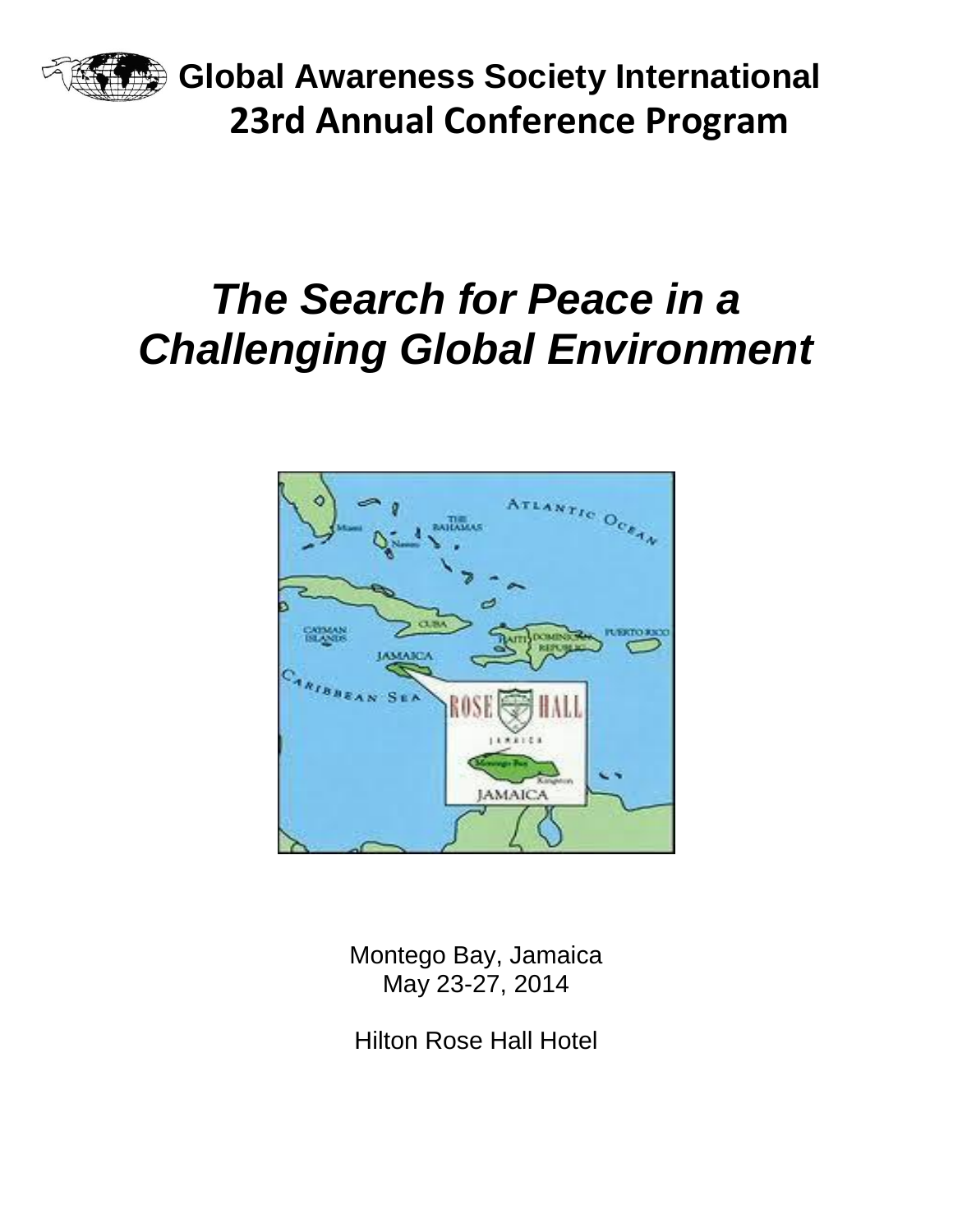

#### **GLOBAL AWARENESS SOCIETY INTERNATIONAL**

The Global Awareness Society International, Inc. is a non-profit organization composed of people and organizations of various backgrounds that recognize that the world is no longer made up of independent nations and cultures. This technological induced change affects everyone. We, as an organization, wish to explore the exciting potential that globalization of the world's cultures and societies presents to each and every one of us as citizens of this planet. Established in 1991, our membership includes both academic and non-academic based professionals and individuals from various organizations and nations including the United States.

Globalization has made possible what was once merely a vision: the peoples of our world united under the roof of one Global Village. Yet, despite increasing interdependence, human conflicts continue to blemish the landscape of our planet. We believe that a vital step toward achieving peace, harmony, and cooperation among the diverse peoples of our globe is to promote mutual understanding and appreciation for one another. Global Awareness Society International strives to turn a global vision into global reality.

#### **Purposes of the Global Awareness Society International**

- To promote awareness of the diversity of cultures within our global community.
- To enhance our understanding of the political, economic, social, demographic, technological, and environmental issues among members of the global community.
- To increase sensitivity to issues related to rapid globalization.
- To develop a mutual support network of scholars, professionals, interested people and organizations.
- To provide multiple forums for the exchange of research, knowledge, and expertise on people oriented issues related to globalization.
- To help people recognize the diversity and interdependence of the globe's peoples and the process of globalization.
- To develop and expand the number of national or regional Global Awareness Societies under the direction of the G.A.S.I. to pursue our common goals.

#### **Proceedings**

The *Proceedings* of the 23th Annual Conference will be assembled and published online under the editorship of Dr. James Pomfret of Bloomsburg University. Guidelines for submitting papers are at the end of this program.

#### **Contact Information**

Global Awareness Society International, 400 East Second Street, Andruss Library, Bloomsburg University, Bloomsburg, PA 17815, Voice: 570-389-5177, Fax: 570-389-3599, Email: [GASI@bloomu.edu](mailto:GASI@bloomu.edu) or changshubroh@aol.com. Global Awareness Society International, Inc. is a 501-c-3 non-profit corporation under the guidelines of the U.S. Internal Revenue Service.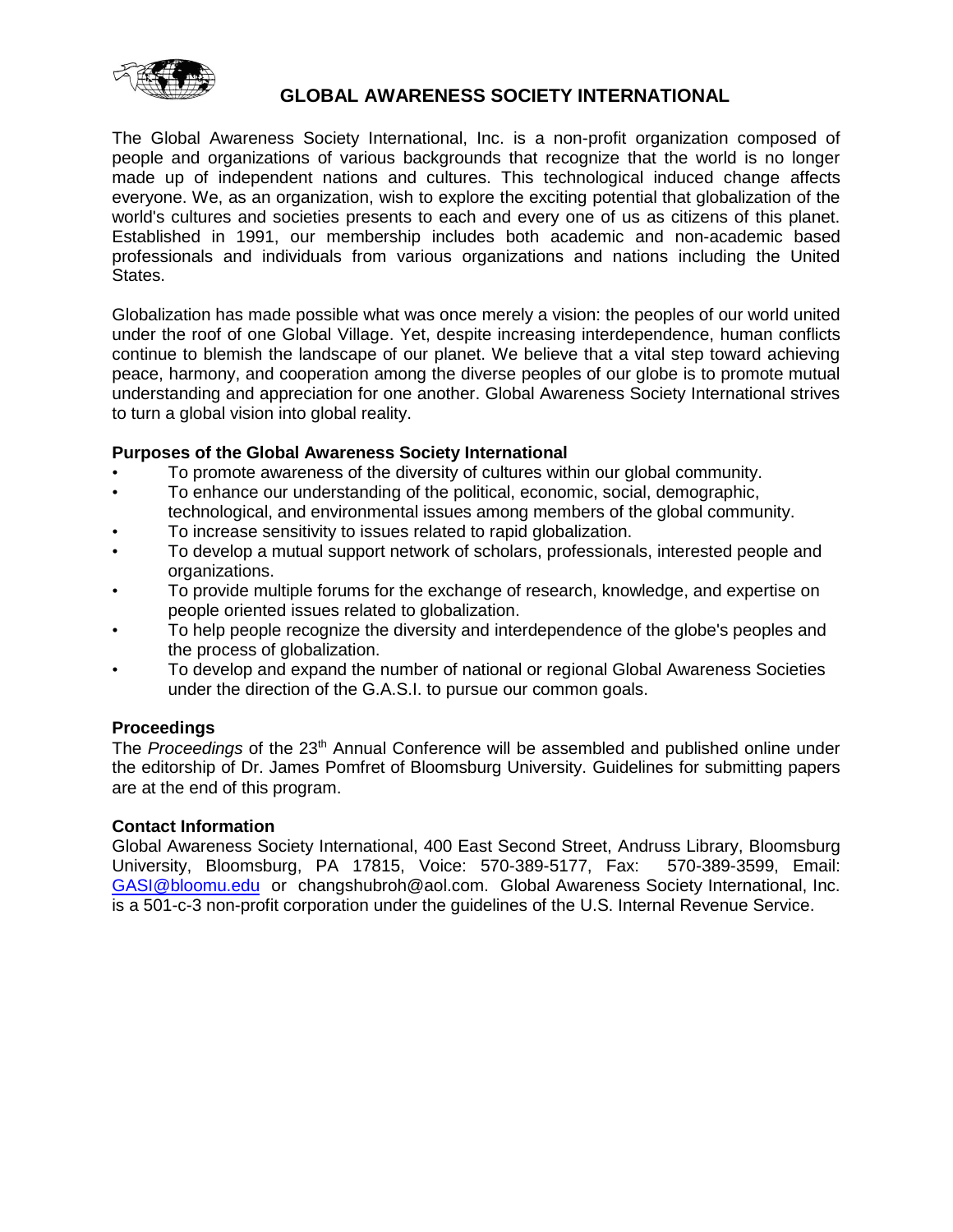## **Global Awareness Society International**

**Officers**

**Founder and Board Chair** Dr. Chang Shub Roh Bloomsburg University

**Past President** Dr. George Agbango Bloomsburg University

**President** Dr. Jay Nathan St. John's University

**President Elect** Dr. Geoffrey Palmer Bowie State University

**Treasurer** Deirdre Huber Bloomsburg University

**Secretary** Hiram Martinez Millersville University

**Executive Director** Dr. James C. Pomfret Bloomsburg University

## **GLOBAL AWARENESS SOCIETY INTERNATIONAL CONFERENCE COMMITTEE**

Dr. James C. Pomfret *Proceedings* Editor Bloomsburg University

Dr. Jay Nathan G.A.S.I. President St. John's University

Dr. Geoffrey Palmer Program Chair Bowie State University

Dr. James H. Huber Program Committee Bloomsburg University

## Plan Ahead for 2015

## **24th Annual Conference**

## **Philadelphia, Pennsylvania, USA**

May 21-24, 2015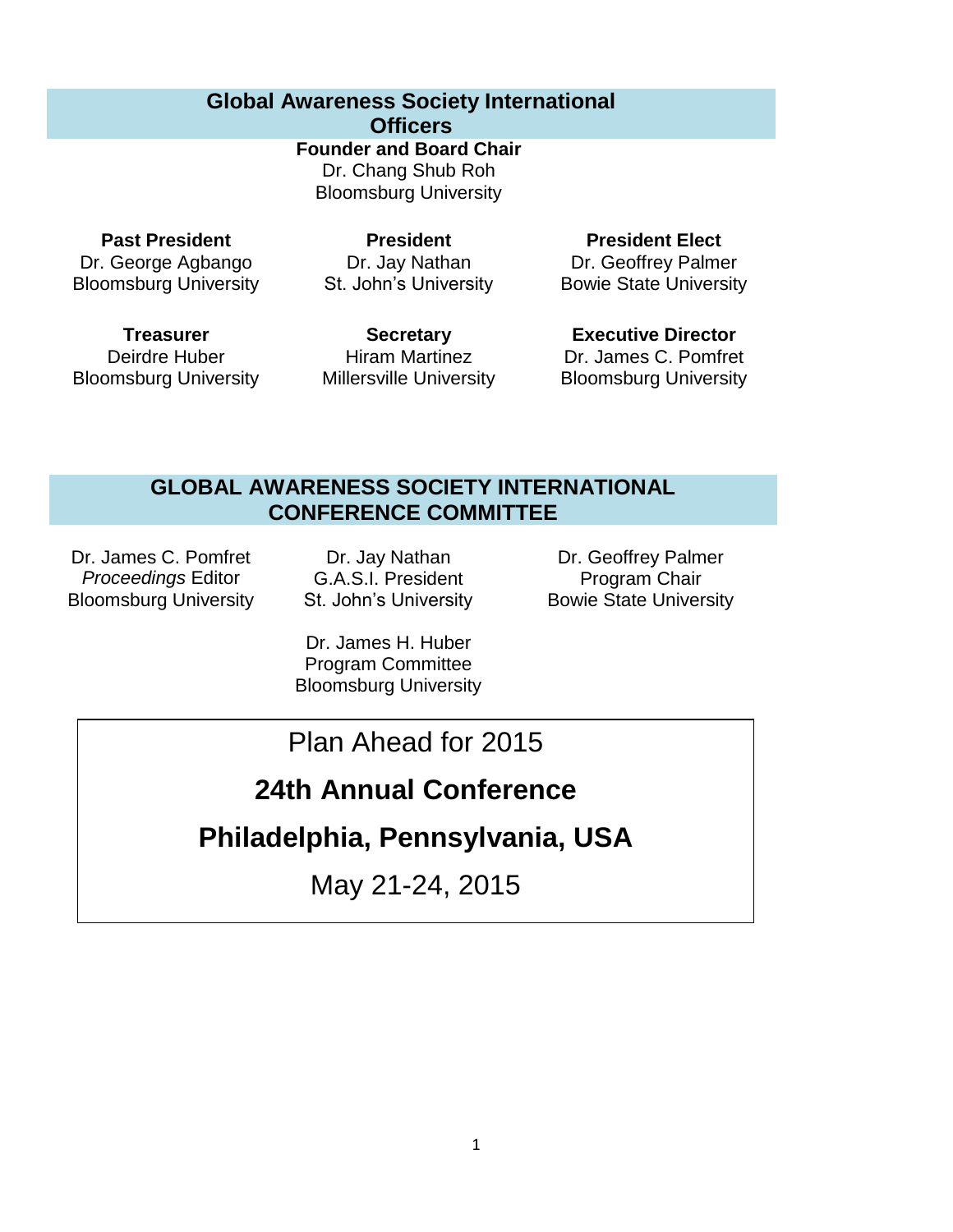### Message from the President of the Global Awareness Society International



Professor Jay Nathan, St. John's University, New York, USA

Greetings!

My fellow global scholars and peace makers:

It gives me a great pleasure to greet, meet, and mingle with scholars around the world.

The 23<sup>rd</sup> annual conference of the Global Awareness Society International, popularly known as GASI, has a theme that aptly reflects what we are facing today:

*The Search for Peace in a Challenging Global Environment*. The present day global environment has many dysfunctional regions, and most of the conflicts are engineered by political leaders for their own self interests. To sustain peace, societies must interact and learn from each other and to appreciate cultures and diversity and to promote peace, order, prosperity, and alleviate poverty around the world. The  $21^{st}$  century is upon us, and has already shown how challenging it is for newly independent republics to survive as sovereign states and how economically disadvantaged and politically suppressed nation states have become helpless. The recent events in Ukraine have demonstrated that how fragile our human ecosystem is—given not too long ago we celebrated the democratic movements in the middle-east and in many of the former Soviet Union satellites. Today, we are seeing the rebirth of tensions and conflicts in many regions and borders. Why? The political leaders still think of the past, and are not embracing the present with endless opportunities of harnessing technology, Internet, and integrated global economies for the betterment of humankind and build on international institutions, education, and global awareness through respect for countries and cultures.

Please allow me to highlight few of the purposes of GASI: (1) to increase sensitivity to issues related to globalization, (2) to help people recognize the diversity and interdependence of the peoples around the world and the process of globalization, (3) to promote awareness of the diversity of cultures within our global community and (4) to enhance our understanding of the political, economic, social, demographic, technological, and environmental issues among members of the global community.

My thanks go to many people and I want to acknowledge all of them in this limited space, but it would be impossible to do so. However, my sincere gratitude goes to the Global Awareness Society International board of leaders for the opportunity to be your servant-leader for the past two years. Most of all, you, the global scholars and professionals from around the world, and on behalf of the Global Awareness Society, my sincerest congratulations for sharing your global vision and to welcome you to the 23<sup>rd</sup> Global Awareness Conference in Montego Bay, Jamaica.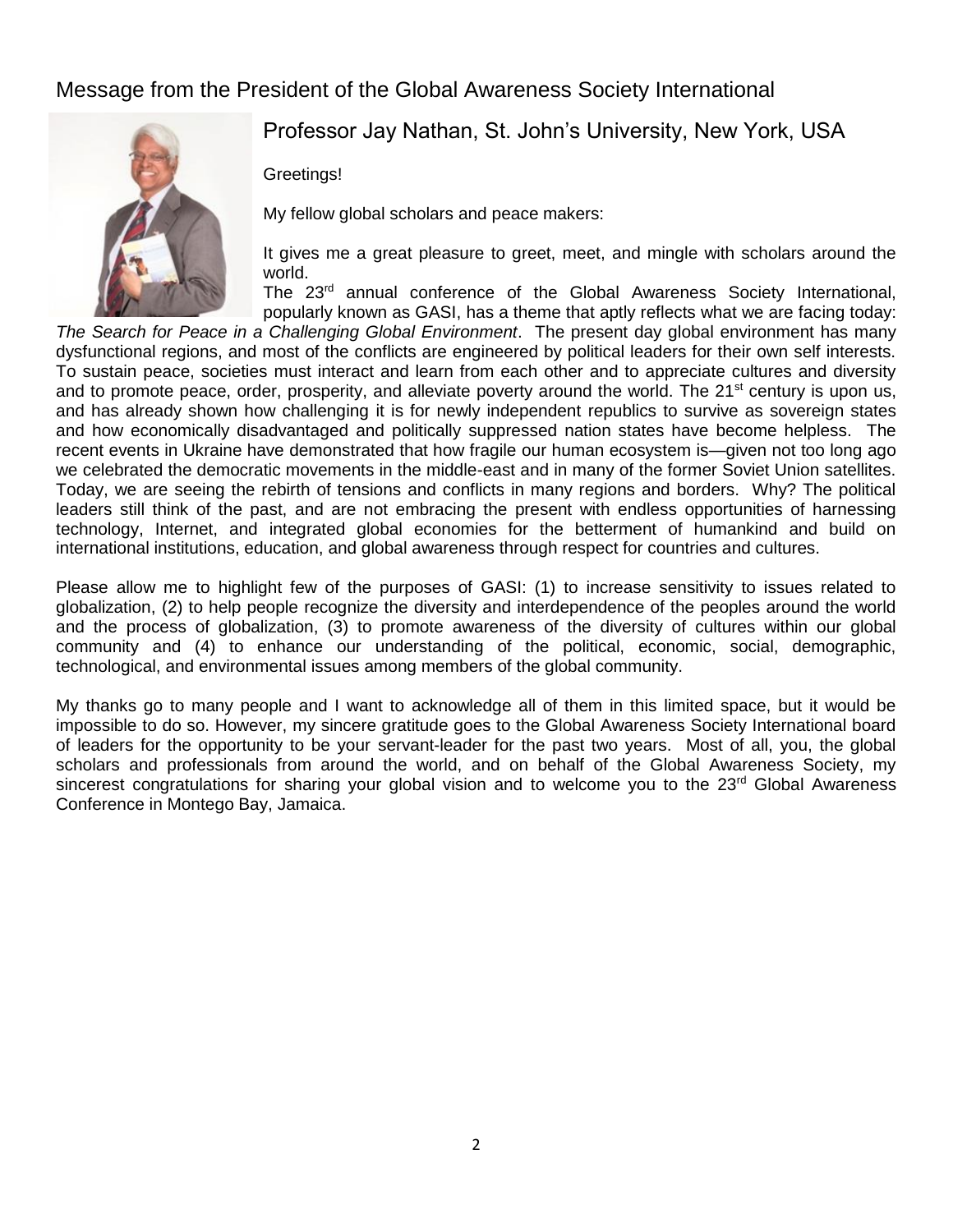## **Conference Headquarters Hilton Rose Hall Resort and Spa**

Registration, presentations, and all official conference activities will be based in the conference facilities at the Hilton Rose Hall Hotel.

Presenters will have computers with Power Point and the MS Office Suite and computer projectors with screens available in each room.

Paper sessions are scheduled in 75 minute blocks with a maximum of five presenters in each session.

| <b>Thursday May 22</b> | <b>Registration</b>                                                                                               | $3:30$ PM $-5:00$ PM                   |
|------------------------|-------------------------------------------------------------------------------------------------------------------|----------------------------------------|
|                        |                                                                                                                   |                                        |
| <b>Thursday May 22</b> | <b>Board of Directors Meeting</b>                                                                                 | <b>Boardroom</b><br>$4:00PM - 5:00 PM$ |
|                        |                                                                                                                   |                                        |
| <b>Thursday May 22</b> | <b>Executive Officers Meeting</b>                                                                                 | <b>Boardroom</b><br>$5:00PM - 6:00 PM$ |
|                        |                                                                                                                   |                                        |
| <b>Friday May 23</b>   | <b>Global Service Project</b><br>Meet at Global Registration Table<br>(Must have signed up on the volunteer list) | $8:30 - AM - 4:00 PM$                  |
|                        |                                                                                                                   |                                        |
| <b>Friday May 23</b>   |                                                                                                                   | 10:30 AM $-$ 4:00 PM                   |
|                        | <b>Registration</b>                                                                                               |                                        |
|                        |                                                                                                                   |                                        |
|                        | (Otherwise free at leisure)                                                                                       |                                        |
|                        |                                                                                                                   |                                        |
| <b>Saturday May 24</b> |                                                                                                                   | 7:30 AM-10:30 AM                       |
|                        | <b>Registration</b>                                                                                               |                                        |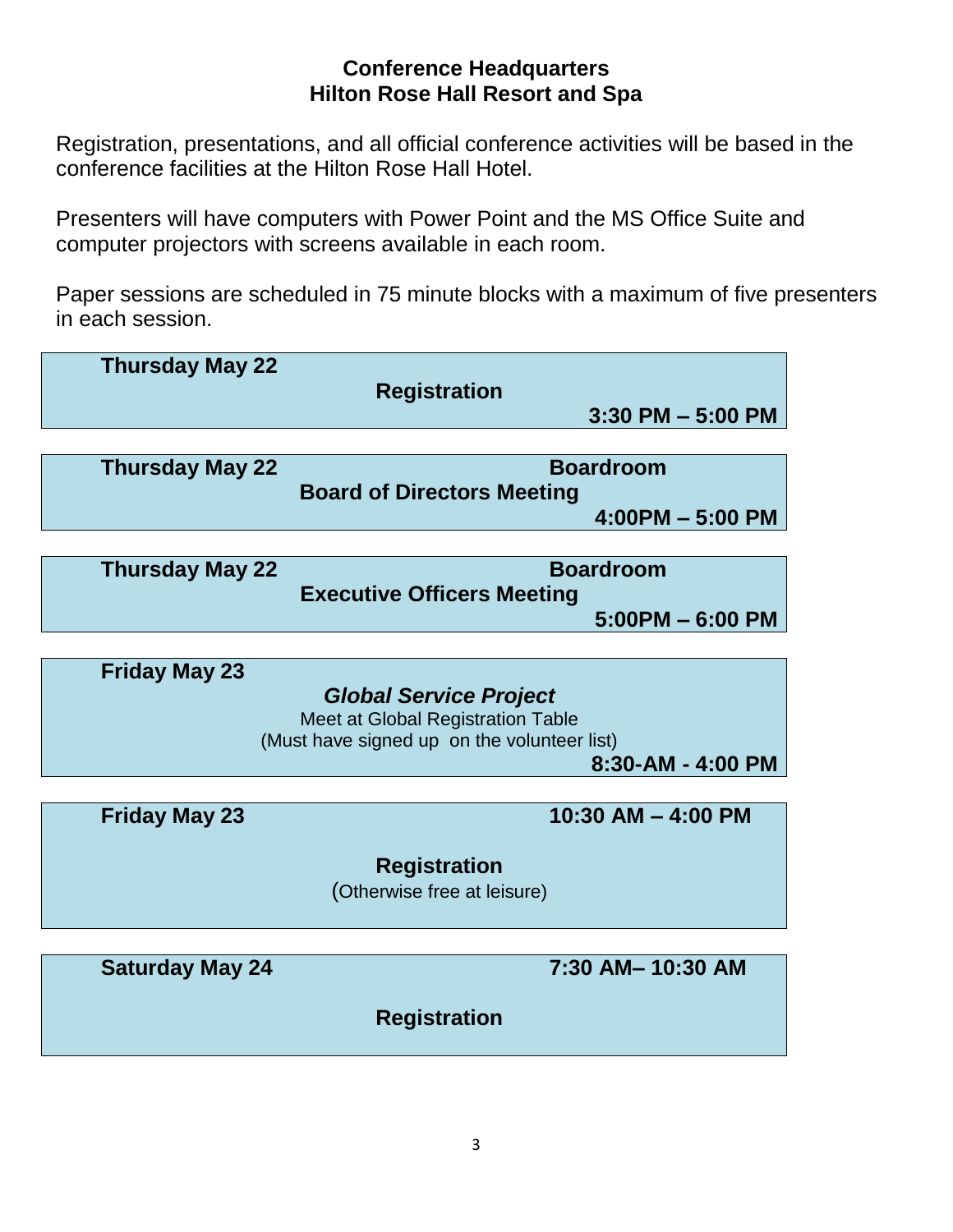| <b>Saturday May 24</b>                                                                                                                                                                                                                                             | <b>Hanover Ballroom</b>                                                         | 9:00 AM             |
|--------------------------------------------------------------------------------------------------------------------------------------------------------------------------------------------------------------------------------------------------------------------|---------------------------------------------------------------------------------|---------------------|
|                                                                                                                                                                                                                                                                    | <b>Conference Opening</b>                                                       |                     |
| Presiding:<br>Jay Nathan, St. John's University                                                                                                                                                                                                                    | <b>President of the Global Awareness Society International</b>                  |                     |
| <b>Saturday May 24</b>                                                                                                                                                                                                                                             | <b>Hanover Ballroom</b>                                                         | $9:15$ AM           |
|                                                                                                                                                                                                                                                                    | <b>Keynote Address</b>                                                          |                     |
|                                                                                                                                                                                                                                                                    | <b>Major Issues Affecting the Health and Welfare of the Jamaican Population</b> |                     |
| Keynote Speaker:<br>Dr. Archibald McDonald, M.D.                                                                                                                                                                                                                   | Principal, University of the West Indies-Mona, Jamaica                          |                     |
| <b>Saturday May 24</b>                                                                                                                                                                                                                                             |                                                                                 | 10:00 AM            |
|                                                                                                                                                                                                                                                                    | <b>Coffee Break</b>                                                             |                     |
| <b>Saturday May 24</b>                                                                                                                                                                                                                                             |                                                                                 | 10:30 AM - 12:00 PM |
|                                                                                                                                                                                                                                                                    | <b>Hanover Ballroom</b>                                                         |                     |
|                                                                                                                                                                                                                                                                    | <b>Plenary Session</b>                                                          |                     |
|                                                                                                                                                                                                                                                                    | <b>Regional Challenges in the Search for Global Peace</b>                       |                     |
| <b>Presiding</b><br>Chang Shub Roh, Bloomsburg University                                                                                                                                                                                                          |                                                                                 |                     |
| <b>Africa</b><br>Wold Zemedkun, Norfolk State University<br><b>Caribbean</b><br>Ransford W. Palmer, Howard University<br><b>Central Asia</b><br>Jay Nathan, St. John's University<br><b>East Asia</b><br>Michael Seipel, Brigham Young University<br><b>Europe</b> |                                                                                 |                     |
| Virag Rab, University of Pécs, Pécs, Hungary<br><b>Middle East</b><br>Shah M. Mehrabi, Montgomery College                                                                                                                                                          |                                                                                 |                     |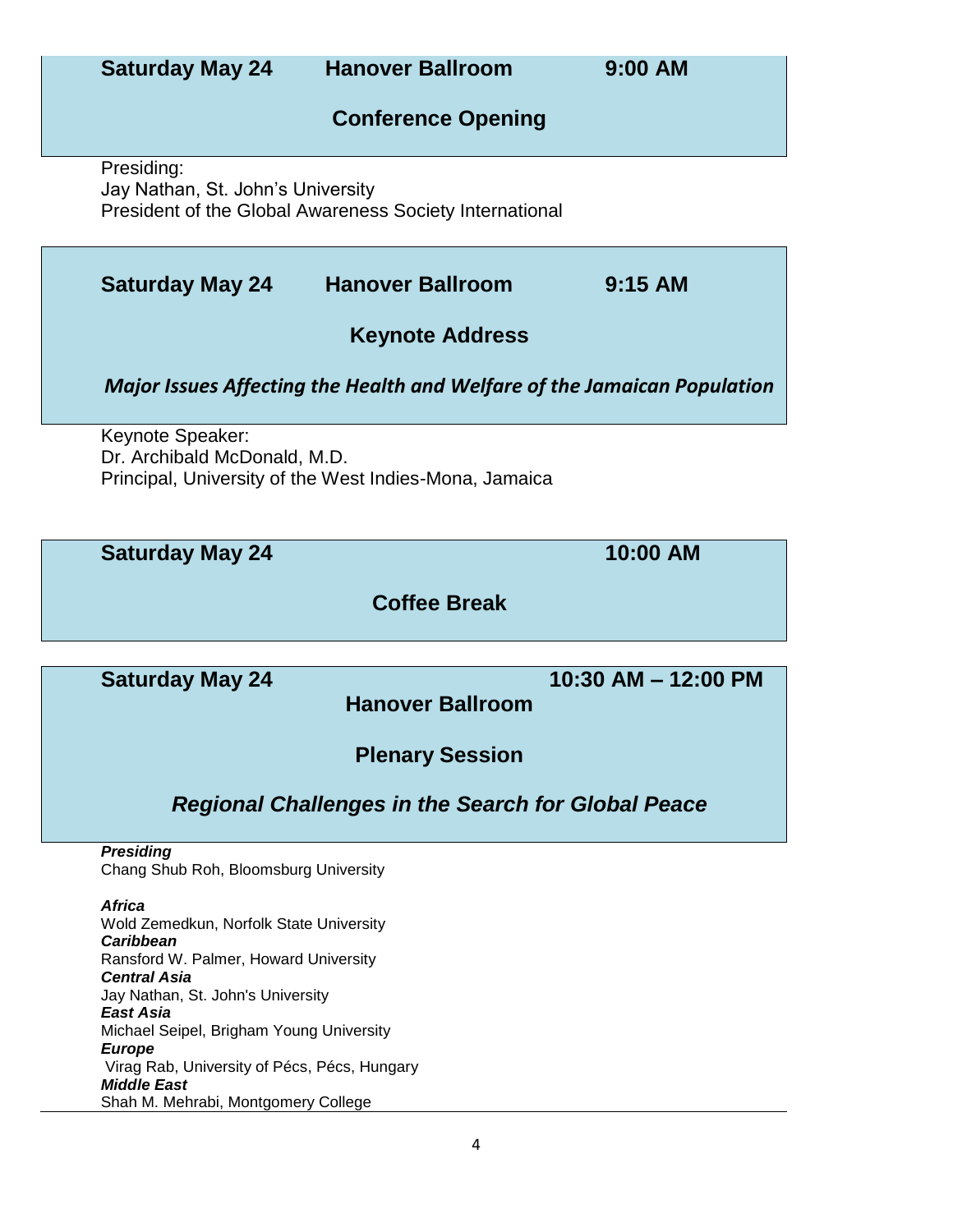**Luncheon Break 12:00 – 1:30**

**On Your Own**

### **Saturday May 24 Session 1**

*Religion, Family, and Health in the Global Context*

**1:30 PM-2:45 PM Port Antonio Room**

#### **Session Chair:**

Lewis A. Mennerick, University of Kansas

*Current State of Mental Health Care in Jamaica* Geoffrey Palmer, Bowie State University *Marriage and Family Formation in the New Era* Michael Seipel, Brigham Young University *Religion and Social Change in Soviet and Post-Soviet Azerbaijan* Mehrangiz Najafizadeh, University of Kansas *Secularism and Religion: The Case of Azerbaijan* Lewis A. Mennerick, University of Kansas

## **Saturday, May 24 Session 2**

## *A Joint Course Approach to Global Education* **1:30 PM-2:45 PM Falmouth Room**

**Session Chair:** Joan Miller, Bloomburg University

*The Influence of a Joint Course on US and Hungarian Student Perceptions of Globalization, Identity, and Solidarity* Zsuzsanna Kiss, University of Pécs Joan Miller, Bloomsburg University Virag Rab, University of Pécs *The Transforming Power of Joint Courses-The Contributing Effect of Globalization in the Forming of Students' Perspective* Fanni Madarász, University of Pécs *Play and Cognition (by Skype)* Orsolya Pachner, University of Pécs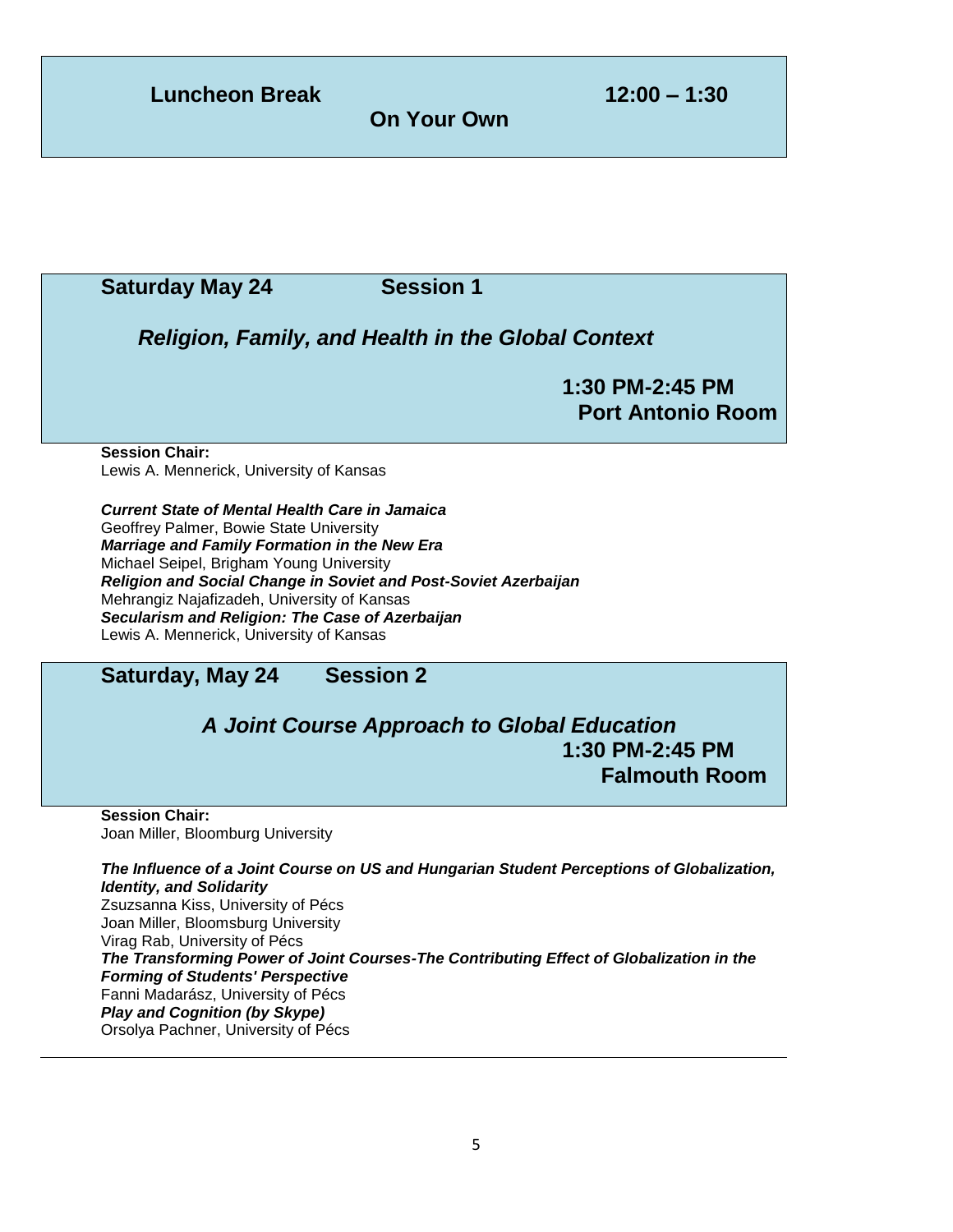| <b>Saturday, May 24</b>                                                                                                                                                                                                                                                                                                                                         | <b>Session 3</b> | <b>Round Table</b>                                                                                                                                                            |
|-----------------------------------------------------------------------------------------------------------------------------------------------------------------------------------------------------------------------------------------------------------------------------------------------------------------------------------------------------------------|------------------|-------------------------------------------------------------------------------------------------------------------------------------------------------------------------------|
|                                                                                                                                                                                                                                                                                                                                                                 |                  | The Cross-Roads Of Religion, Politics and Work: Implications for<br><b>National Economies and World Peace</b>                                                                 |
|                                                                                                                                                                                                                                                                                                                                                                 |                  | 1:30 PM-2:45 PM<br><b>Trelawny Room</b>                                                                                                                                       |
| <b>Discussion Leader:</b><br><b>Edward O.Akoto, Henderson State University</b>                                                                                                                                                                                                                                                                                  |                  |                                                                                                                                                                               |
| Edward O. Akoto, Henderson State University<br><b>Economy</b><br>Eunice V. Akoto, Henderson State University<br>Spirituality and Motivation for Work: Implications for Social Work Practice<br>Rejoice A. Addae, Arkansas State University<br>Theocracy (theology) and Political Democracy: Are they Paradoxical<br>Edward O. Akoto, Henderson State University |                  | Politics of Guns, Weapons and War: The Role of the Clergy of the Religions of the World<br>Religious Orientation and Political Behavior: An Economic Risk View and the Global |

**Coffee Break 2:45 PM – 3:15 PM**

**Saturday, May 24 Session 4** *The Culture of Music in a Global Society* **3:15 PM-4:30 PM Port Antonio Room Session Chair:** Mark Reimer, Christopher Newport University *Coming out from behind the Potted Palm: The Need for Collaborative Piano Pedagogy for the 21st Century Pianist* Jeremy Reger, Christopher Newport University

*Creating an Undergraduate Study Abroad Program in Music* Mark Reimer, Christopher Newport University *Songs of Resistance* Rachel Holland, Christopher Newport University *The Eternal Warning: Social Commentary in the Wind Band Repertoire* John Lopez, Christopher Newport University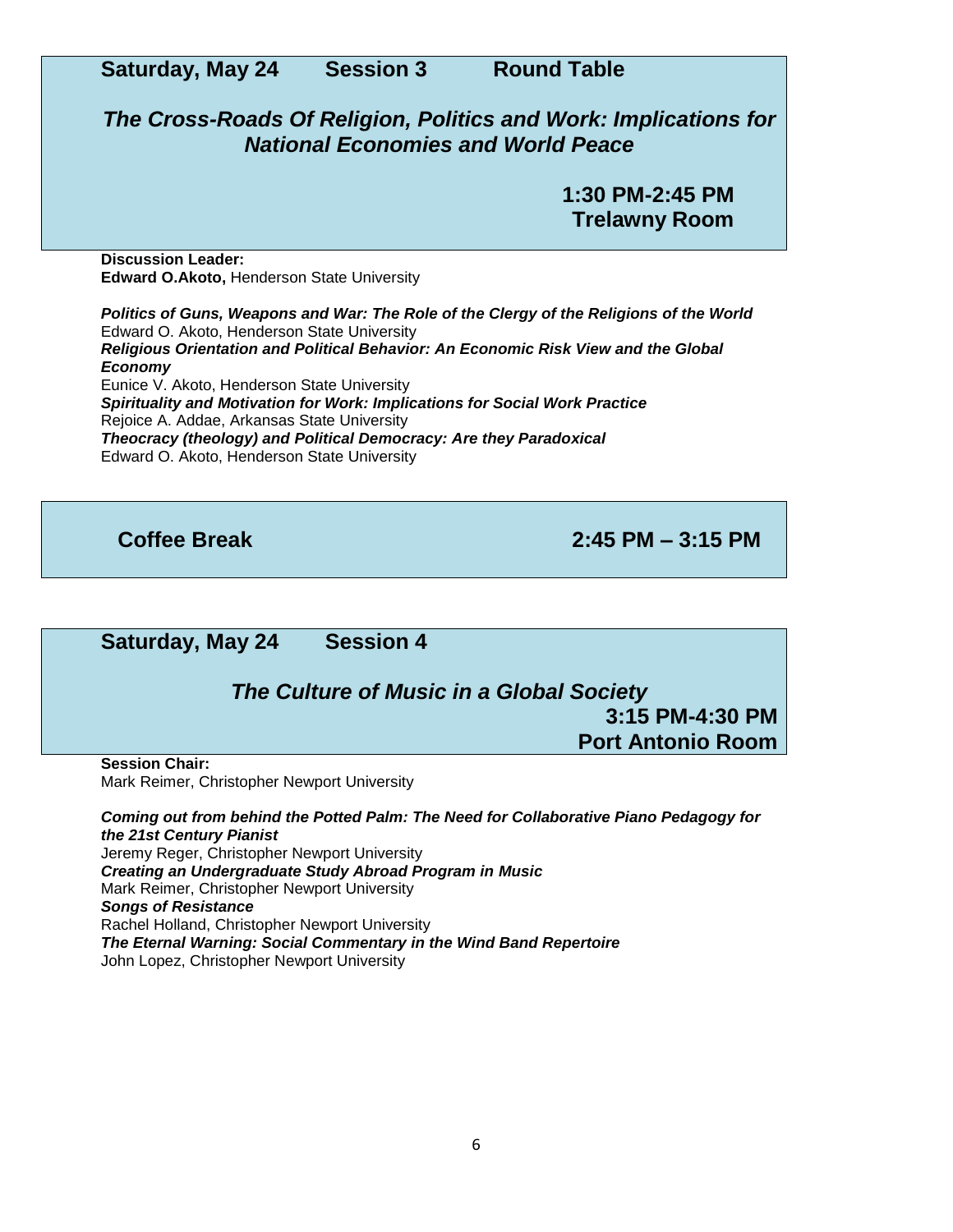### **Saturday May 24 Session 5**

#### *Justice in a Global Environment*

**3:15 PM-4:30 PM Falmouth Room**

**Session Chair:** Bennett Odunsi, Jackson State University

*Assessing Government Strategies for Controlling Juvenile Delinquency in the South: Practices, Processes, and Lessons Learned - The Case of Mississippi* Bennett Odunsi, Jackson State University Denita Jones, Jackson State University *Ending Bachi Bazi: Examining Whether the Responsibility to Protect Doctrine AuthorizesUnilateral Humanitarian Intervention to Stop the Mass Sex Trafficking of Afghan Boys* Samuel V. Jones, The John Marshall Law School *Perception and Attitude toward Hiring an Ex- Offender* Gloria Enyondo, Millersville University *The Social Construction of Motherhood: Its Impact on Female Criminality and Incarceration* Jenna Slater, Pitzer College *The National Football League: Does Crime Increase on Game Day?* Daniel Y. Lee, Shippensburg University David E. Kalist, Shippensburg University

**Saturday May 24 Session 6**

### *The Development of Social Networks and Globalization* **3:15 PM-4:30 PM Trelawny Room**

**Session Chair:**

David Magolis, Bloomsburg University of Pennsylvania

*Community Build – Build Community* Balázs Kósa, University of Pécs *Providing Life-Changing Experiences: Short-Term Study Abroad and Students' Social and Emotional Growth* Mykola Polyuha, Bloomsburg University of Pennsylvania *The Importance of Emotions: How to Analyze Emotions in Written Historical Sources* Zsuzsanna Kiss, University of Pécs *The Importance of Social Networks:The Case of a Hungarian Financial Expert in the Early 20th Century* Virag Rab, University of Pécs *A Phenomenological Investigation of Social Networking Site Privacy Awareness through a Media Literacy Lens* David Magolis, Bloomsburg University of Pennsylvania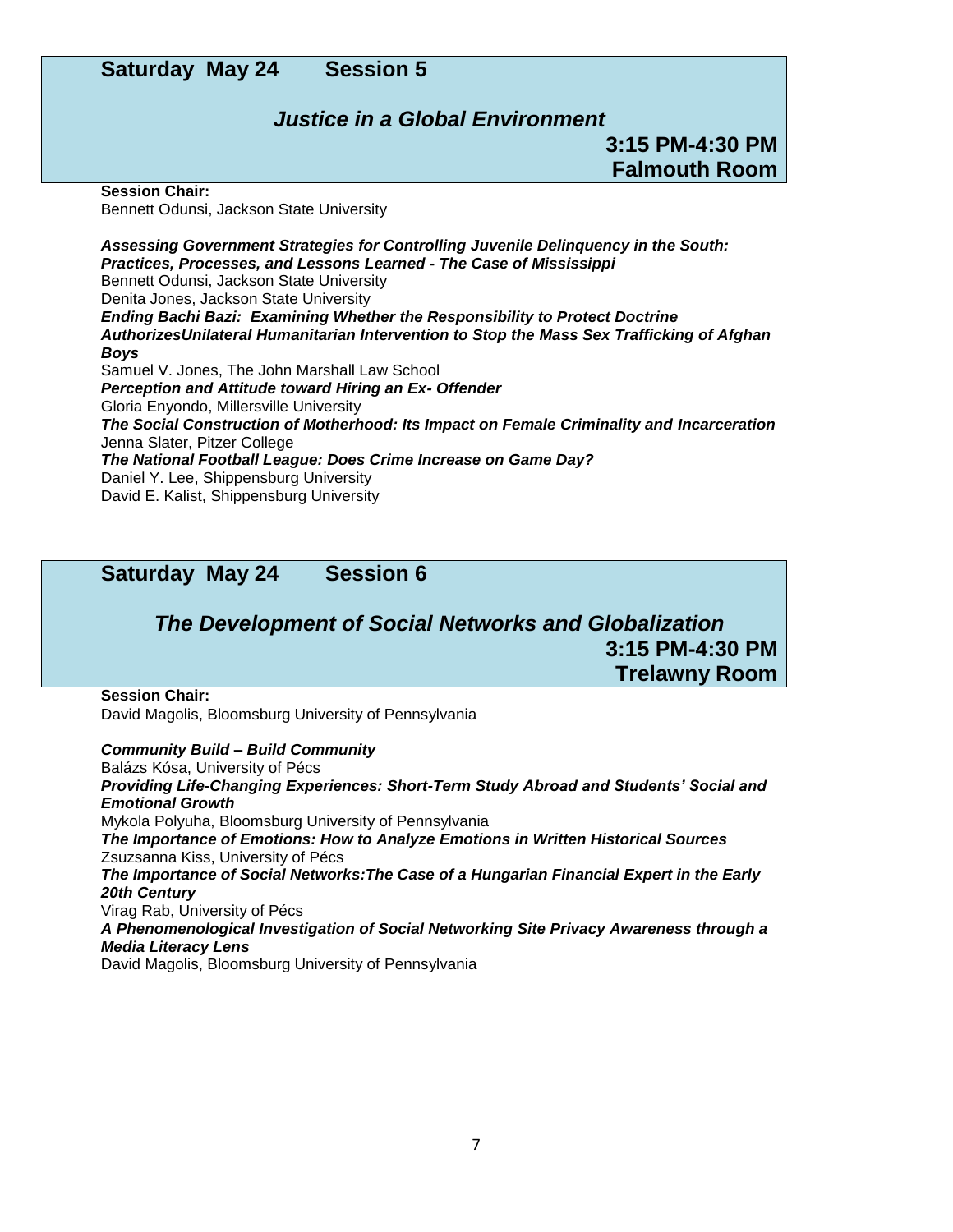### *Globalization's Interaction with the Arts, Education, and the Economy*

*9:00 AM-10:15 AM Port Antonio Room*

**Session Chair:** Cynthia A. Karaffa, Carlow University

*Contrary to Current Conventional Concepts: We Are NOT Sliding Down a Slippery Slope* Faith M Periera, Dowling College *Global Reach of Jamaican Literature in War and Peace* Ronald J. Meyers, East Stroudsburg University *Play and Learn: Creativity in Foreign Language Education* Adrienn Stivics, University of Pécs *Promotion of Global Dialogue through the Performing Arts: The Artist as Citizen Diplomat* Cynthia A. Karaffa, Carlow University *Reviews, Critiques and Recommendations: Are Professors Potentially Liable for Negative Evaluations* Deborah Kleiner, St. John's University

**Sunday May 25 Session 8**

## *Globalization and Entreprenurial Development*

*9:00 AM-10:15 AM Falmouth Room*

**Session Chair:** Shreekant G. Joag, St. John's University

#### *Incentives & Expectations: Relief, Recovery and Rehabilitation in the Post-Indian Ocean Tsunami Context*

Nakul Kumar, Bloomsburg University

*Social Entrepreneurship: A Model for Development* Angela E. Addae, University of Arizona *An Econometric Model to Identify Optimal Corporate Capital Structure in the Developed and Developing World* Manuel G. Russon, St. John's University *Globalization's Impact on Marketing to the Bottom of the Pyramid* Shreekant G. Joag, St. John's University Sreedhar Kavil, St. John's University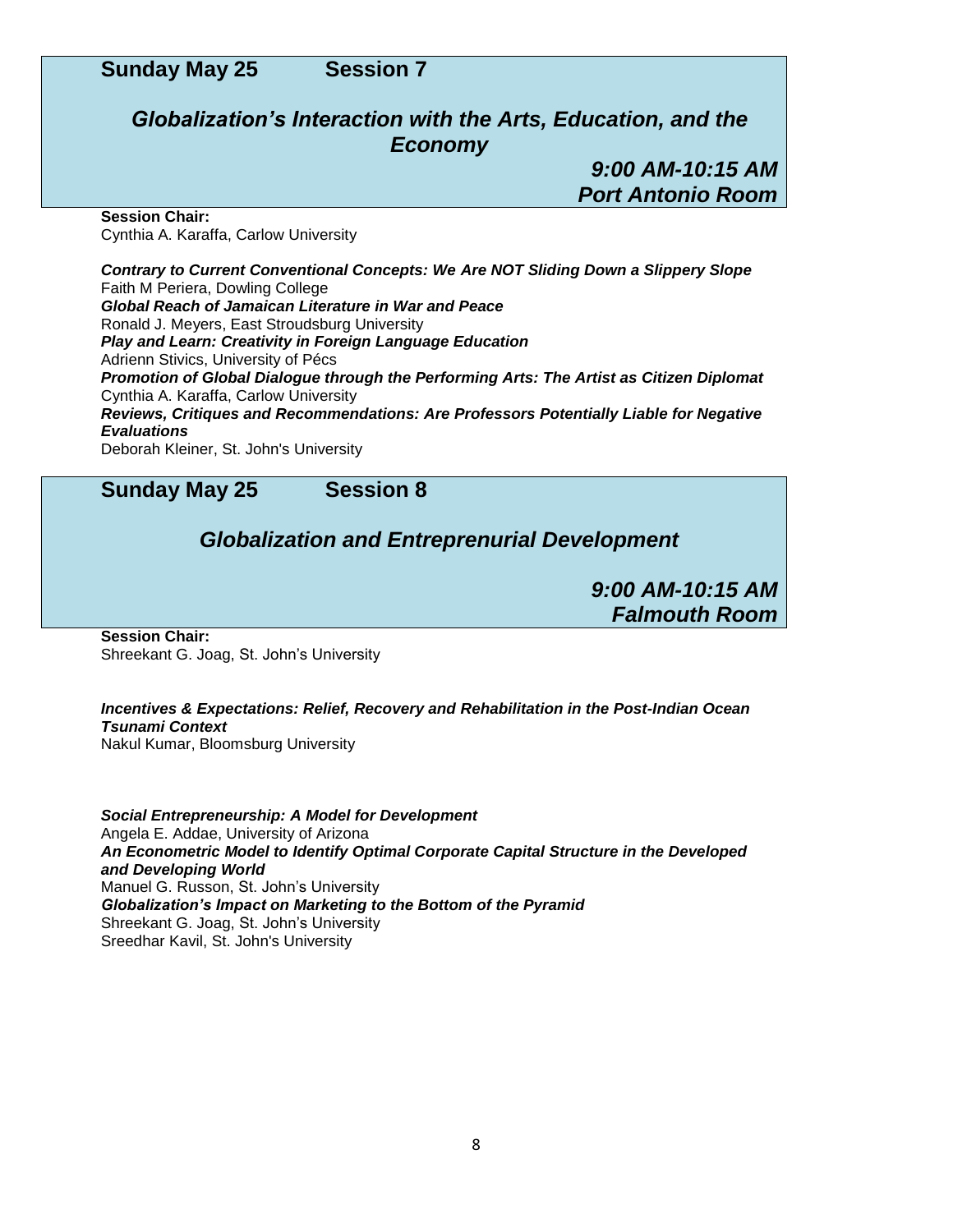#### *Social Services and the Process of Globalization*

*9:00 AM-10:15 AM Trelawny Roon*

#### **Session Chair:**

Andrea Stewart University of Arkansas-Pine Bluff *Kinship Care: Implications for Social Work Practice and Global Social Policy* Patricia Guy Walls, Rejoice A. Addae, Beverly Edwards, Mary Williams Arkansas State University *The Ageing Phenomenon: Assessing The Impact of Older Workers on Organizations* Rejoice A. Addae, Arkansas State University Isaac Y. Addae, Morgan State University

*Coffee Break 10:15 AM-10:45 AM*

**Sunday May 25 Session 10**

## *Emerging Health Issues in a Global World 10:45 AM -12:00 PM Port Antonio Room*

**Session Chair:** Dina Ned, University of Utah

*Globalization and Patterns of Alcohol Consumption in a Mexican Indian Community* Luis Berruecos, Universidad Autónoma Metropolitana, (UAM) - Xochimilco Campus, *Has the U.S. Economic Recovery or U.S. Federal Indian Law, Contributed to the Increase of American Indian Children in Out-Of-Home Care* Dina Ned, University of Utah *Status of Social Integration in Korea* Tae-Kook Jeon, Kangwon National University, Korea *Food Insecurity: Implications for Global Social Work and World Peace* Ashley Steward, Arkansas State University-Jonesboro Janice Hill, Arkansas State University-Jonesboro *The Ethical, Moral and Political Basis for the Passage of the United States Patient Protection and Affordable Care Act of 2010* Houssam Abdul Al, Geisinger Medical Center George Agbango, Bloomsburg University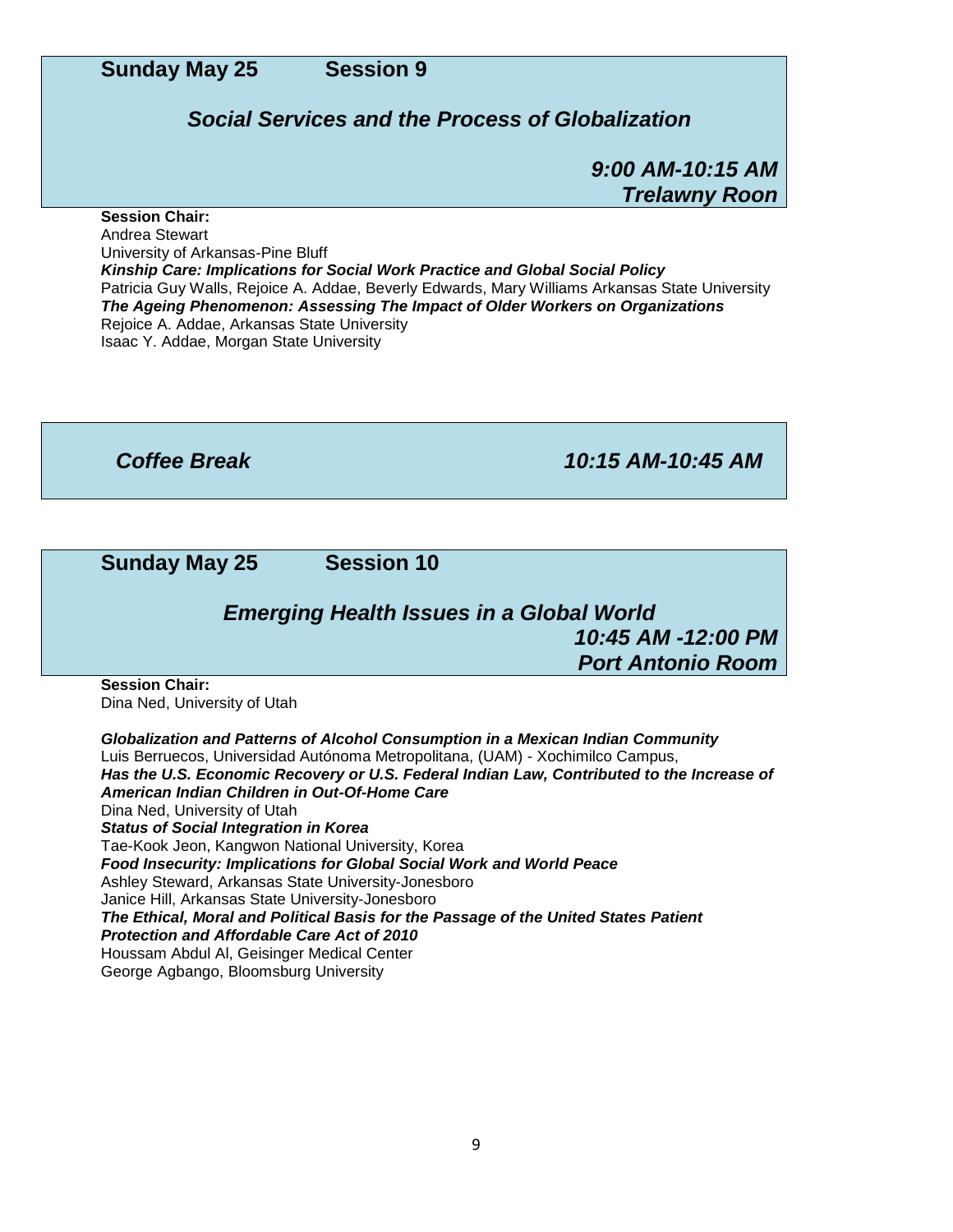## **Global Issues**

*10:45 AM -12:00 PM Falmouth Room*

**Session Chair:**

Jay Nathan, St. John's University

*Democracy, Finance, and Growth* Kevin Williams, The University of the West Indies *Examining Social Structure Through Quantum Mechanics and Neuroscience: An Alternative Approach to Social Change in Our Holographic Universe* Michael Ortiz, Kingsborough Community College *Kazakhstan: Nomads and Eagle Hunters Meet Modern Management Tools and Technologies* Jay Nathan, St. John's University *Making of 21st Century World Order: Supremacy of National Interest*

Saleem Khan, Bloomsburg University

## **Sunday May 25 Session 12**

#### *Understanding Africa I*

*10:45 AM -12:00 PM Trelawny Room*

**Session Chair:**

George Agbango, Bloomsburg University

*Political Ethnicity and Conflict Management in Africa's Union Government* E. Ike Udogu, Appalachian State University *Psychological Contract Formation: The Influence of Demographic Effects* Sam Adams, Ghana Institute of Management and Public Administration *Determinants of Voting Behaviour in Ghana* Kingsley Agomor, Ghana Institute of Management and Public Administration *From Ethnocide to Democracy: Comparative Analyses of the Political, Social, and Economic Progress in Post-Civil War Rwanda and Liberia* George Agbango, Bloomsburg University

*Luncheon Break 12:00 PM-1:30 PM*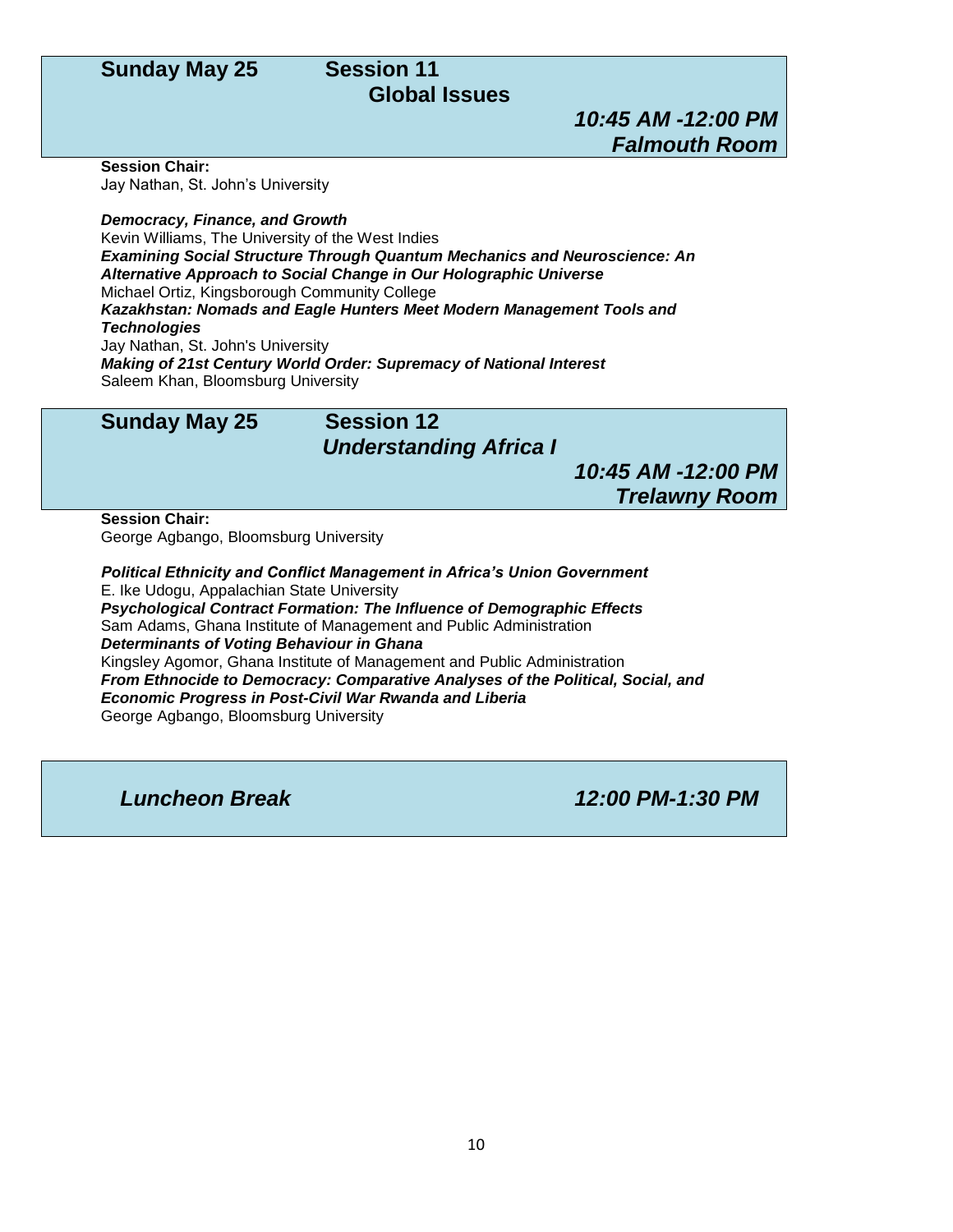## *How Does Globalization Affect Health? 1:30 PM -2:45 PM Port Antonio Room*

#### **Session Chair:**

Ivor L Livingston, Howard University

#### *Exploring the Globalization, Stress and Cancer- Relationship. A Selected Focus on Sub-Saharan Africa*

Ivor L Livingston, Howard University Tariqah Nuriddin, Howard University Jane Otado, Howard University Hospital Jonathan Butler, Howard University *How Does Evolutionary Origin and Arousal Modulate Visual Search in the Mirror Of Anxiety?* András Norbert Zsidó, University of Pécs, Hungary Anita Deák, University of Pécs, Hungary László Bernáth, Eötvös Lóránd University, Hungary *Mechanisms of Sarcopenic Obesity: The Role of Body Composition in the Development of Age-Related Peptidergic Regulatory Changes(with Nóra Füredi and Ildikó Rostás)* Alexandra Mikó, University of Pécs *Motivation, Learning and Dopamine: Neurophysiological and Psychological Aspects* László Péczely, University of Pécs *Rich Laos, Poor Laos: The Effects of Globalization and Health Spending in Laos* Khamphady Keovongsa, Brigham Young University

#### **Sunday May 25 Session 14**

*Globalization and Higher Education*

*1:30 PM -2:45 PM Falmouth Room*

**Session Chair:** Richard G. Cummings, University of Wisconsin-Whitewater

*A Cross-Country Exploration of Factors Contributing to Problem-Solving and Avoidance* Ming-hui Li, St. John's University

*Bridging the Divide between Domestic and Global Affairs in Political Science Education* Sarah Wheeler, Indiana University of Pennsylvania

#### *Ethical Issues in Education Marketing*

Shreekant G. Joag, St. John's University Sreedhar Kavil, St. John's University

*Global Response to Natural Disaster: Reality, Theories, and Campus Response* Richard G. Cummings, University of Wisconsin-Whitewate Peter J. Longo, University of Nebraska-Kearney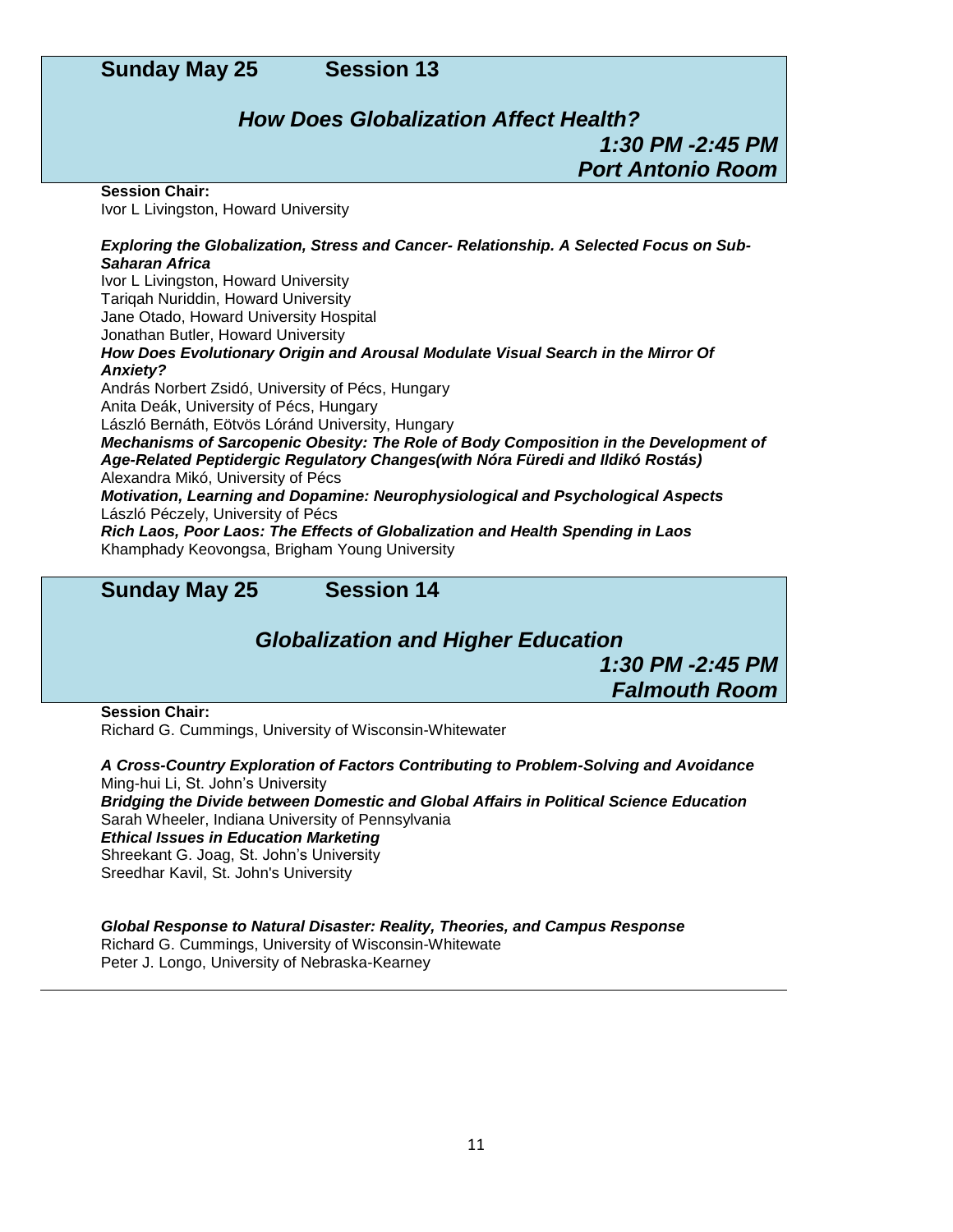## **Understanding Africa II**

## *1:30 PM -2:45 PM Trelawny Roon*

#### **Session Chair:**

Sam Adams, Ghana Institute of management and Public Administration

*The Digital Divide and the Brain Drain in Africa* George Agbango, Bloomsburg University *External Debt and Economic Growth in Ghana* Sam Adams, Ghana Institute of Management and Public Administration

#### *Coffee Break 2:45-3:15*

**Sunday May 25 Session 16** *Life Style Issues in Aging 3:15 PM-4:30 PM Port Antonio Room Presiding*

James H. Huber, Bloomsburg University, Pennsylvania USA

*Africa Asia* Keumhye Park, Seoul, Korea *Caribbean* Geoffrey Palmer, Bowie State University, Maryland USA *Europe* Virag Rab, University of Pécs, Pécs Hungary *USA* Fred Miller, Geisinger Medical Center, Pennsylvania USA *USA* Thaddeus Piotrowski, Bloomsburg University-Emeritus, Pennysylvania USA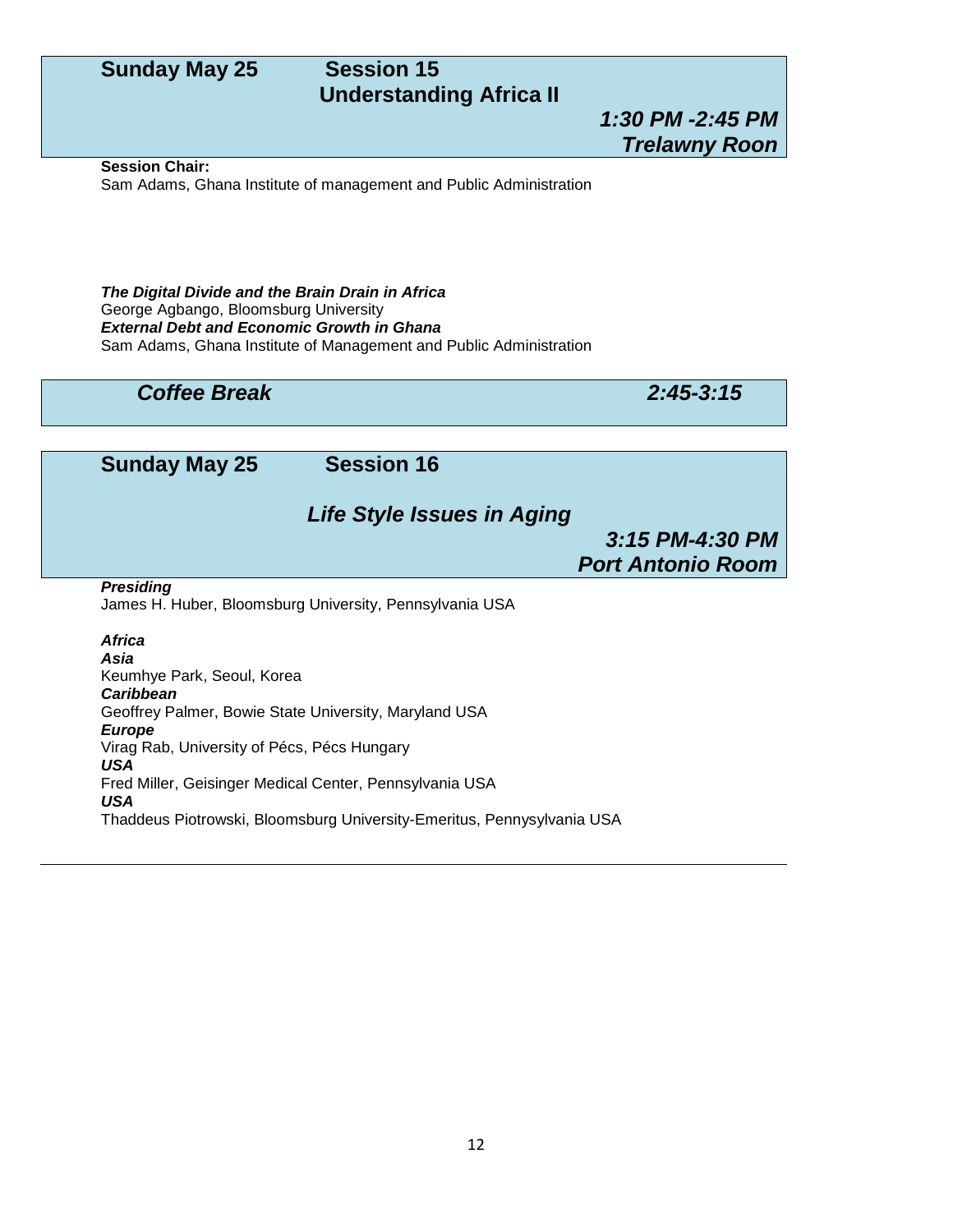

## *Contemporary Issues in Higher Education 3:15 PM-4:30 PM Falmouth Room*

**Session Chair:**

James C. Pomfret, Bloomsburg University

*Introducing STEM into a Cross Gender and Cross Culture Middle School Summer Camp Program* John Baldi, St. John's University

*Improving Graduation Rates for African American and Latino Students at Public Institutions* Rita Smith-Wade-El, Millersville University Ismail Smith-Wade-El, Millersville University *Relationship of Mobile Phone usage and GPA among the undergraduate students at the University of the West Indies - Mona Campus* Tashfeen Ahmad, University of the West Indies-MONA *Simulation Exercises to Reinforce the Foundations of Statistical Thinking in Online Classes* Simcha Pollack, St. John's University *The Role(s) of Students* Eszter Barna, University of Pécs

*Sunday May 25 Session 18 Roundtable*

*All welcome to participate!*

*The Legacy of Nelson Mandela*

*3:15 PM-4:30 PM Falmouth Room*

**Discussion Leader** George Agbango

**Sunday May 25** *4:30 PM-5:30 PM Port Antonio Room Annual Business Meeting and Election of Officers*

**Sunday May 25 7:30 PM-9:30 PM Hanover Ball Room** *Global Awards Banquet and Recogniton of Elected Officers*

**Monday May 26 9:00 AM-2:00 PM**

*Field Experience Johns Hall Exploration* **(by reservation only)**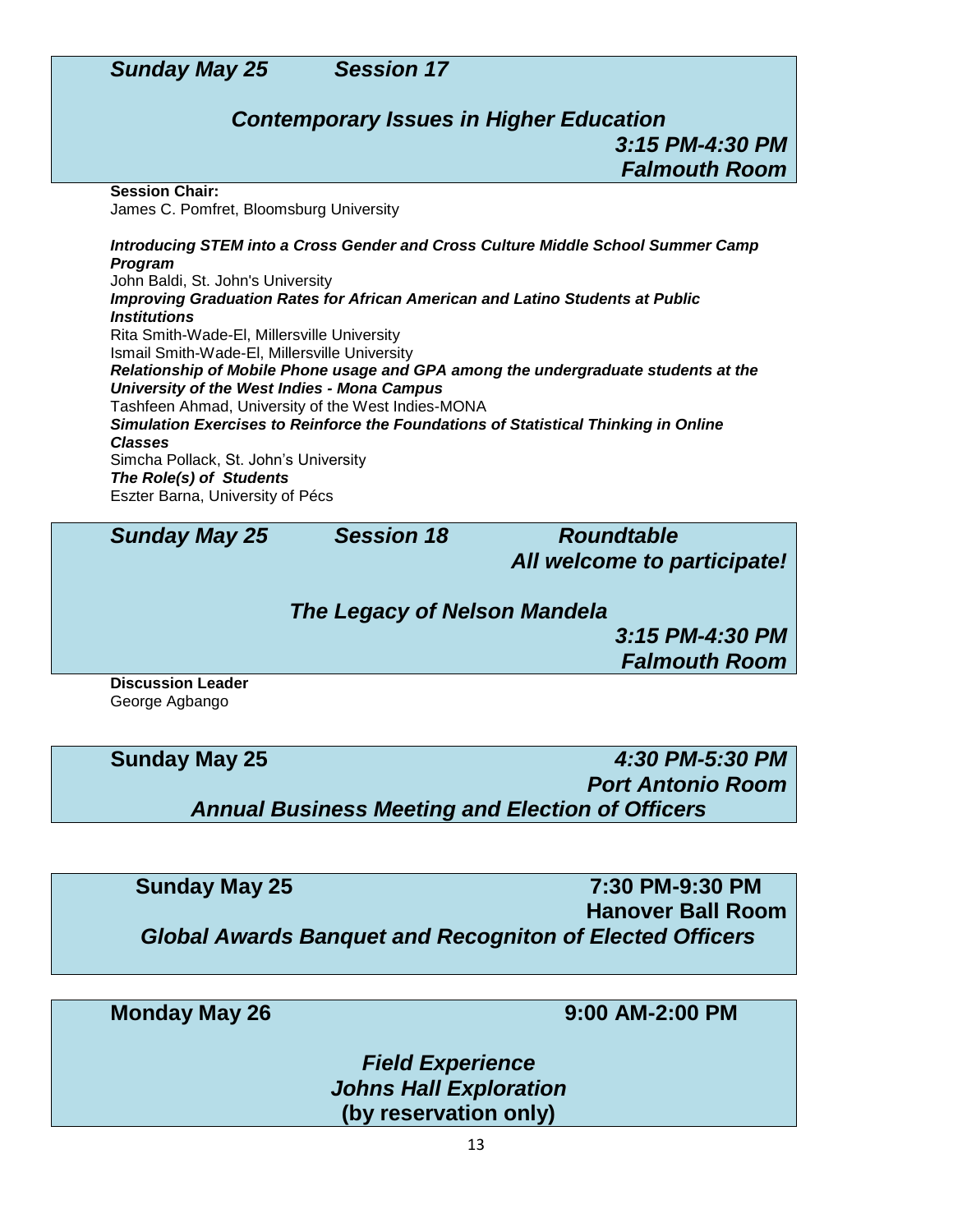#### **Travel Grant Scholarship Awardees**

The Global Awareness Society International is happy to announce the recipients of this year's scholarships to young faculty members and students presenting papers. These awards are made possible by the generosity of the members of the Society and, in particular by, Mr. Kee. H. Lee of the Crown Products Company, the family of Leland Stanford McKeeman, and the Roh family.

#### **Kee H. Lee-Crown Products Scholarship**

Faculty Award: Edward Akoto, Henderson State University, *Politics of Guns, Weapons and War: The Role of the Clergy of the Religions of the World*

#### **The Dr. and Mrs. Chang S. Roh and Family Global Awareness Scholarship**

Faculty Award: Eunice Akoto, Henderson State University*, Religious Orientation and Political Behavior: An Economic Risk View and the Global Economy*

Faculty Award: David Magolis, Bloomsburg University, *A Phenomenological Investigation of Social Networking Site Privacy Awareness through a Media Literacy Lens*

Faculty Award: Nakul Kumar, Bloomsburg University, *Incentives & Expectations: Relief, Recovery and Rehabilitation in the Post-Indian Ocean Tsunami Context*

Student Award: Angela Addae, University of Arizona, *Social Entrepreneurship: A Model for Development*

Khamphady Keovongsa, Brigham Young University, *Rich Laos, Poor Laos: The Effects of Globalization and Health Spending in Laos*

Student Award: Ashley Steward, Arkansas State, *Food Insecurity: Implications for Global Social Work and World Peace*

Student Award: Gloria Enyondo: Millersville University, *Perception and Attitude toward Hiring an Ex-Offender*

#### **The Leland Stanford McKeeman Scholarship**

Faculty Award: Cynthia Karaffa, Carlow University, *Promotion of Global Dialogue through the Performing Arts: The Artist as Citizen Diplomat*

Faculty Award: Michael Ortiz, CUNY Kingsborough Community College*, Examining Social Structure through Quantum Mechanics and Neuroscience: An Alternative Approach to Social Change in Our Holographic Universe*

Student Award: Jenna Slater, Pitzer College, *The Social Construction of Motherhood: Its Impact on Female Criminality and Incarceration*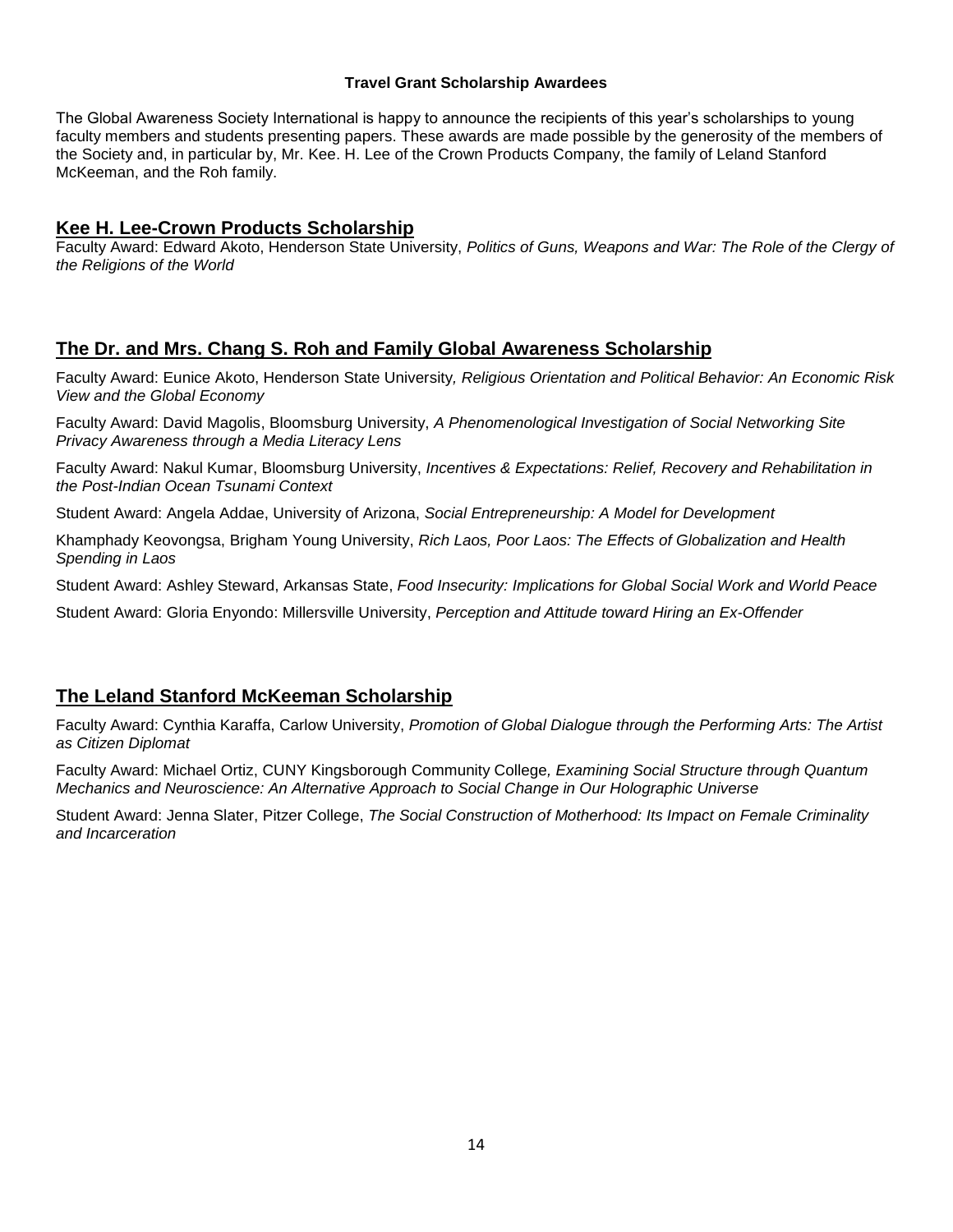| <b>Author Index</b>  | <b>Session Number</b> | <b>Time</b>      |
|----------------------|-----------------------|------------------|
| Abdul Al, Houssam    | Session 10            | Sunday 10:45 AM  |
| Adams, Sam           | Session 15            | Sunday 1:30 PM   |
| Addae, Angela E.     | Session 8             | Sunday 9:00 AM   |
| Addae, Isaac Y.      | Session 9             | Sunday 9:00 AM   |
| Addae, Rejoice A.    | Session 3             | Saturday 1:30 PM |
| Addae, Rejoice A.    | Session 9             | Sunday 9:00 AM   |
| Agbango, George      | Session 10            | Sunday 10:45 AM  |
| Agbango, George      | Session 12            | Sunday 10:45 AM  |
| Agbango, George      | Session 15            | Sunday 1:30 PM   |
| Agomor, Kingsley     | Session 12            | Sunday 10:45 AM  |
| Ahmad, Tashfeen      | Session 17            | Sunday 3:15 PM   |
| Akoto, Edward O.     | Session 3             | Saturday 1:30 PM |
| Akoto, Eunice V.     | Session 3             | Saturday 1:30 PM |
| Baldi, John          | Session 17            | Sunday 3:15 PM   |
| Barna, Eszter        | Session 17            | Sunday 3:15 PM   |
| Berruecos, Luis      | Session 10            | Sunday 10:45 AM  |
|                      |                       |                  |
| Cummings, Richard G. | Session 14            | Sunday 1:30 PM   |
| Edwards, Beverly     | Session 9             | Sunday 9:00 AM   |
|                      |                       |                  |
| Enyondo, Gloria      | Session 5             | Saturday 3:15 PM |
|                      |                       |                  |
| Hill, Janice         | Session 11            | Sunday 10:45 AM  |
| Holland, Rachel      | Session 4             | Saturday 3:15 PM |
| Huber, James H.      | Session 16            | Sunday 3:15 PM   |
| Jeon, Tae-Kook       | Session 10            | Sunday 10:45 AM  |
| Joag, Shreekant G.   | Session 8             | Sunday 9:00 AM   |
| Joag, Shreekant G.   | Session 14            | Sunday 1:30 PM   |
|                      |                       |                  |
|                      |                       |                  |
| Jones, Samuel V.     | Session 5             | Saturday 3:15 PM |
| Kalist, David E.     | Session 5             | Saturday 3:15 PM |
| Karaffa, Cynthia A.  | Session 7             | Sunday 9:00 AM   |
| Kavil, Sreedhar      | Session 8             | Sunday 9:00 AM   |
| Kavil, Sreedhar      | Session 14            | Sunday 1:30 PM   |
| Keovongsa, Khamphady | Session 13            | Sunday 1:30 PM   |
| Khan, Saleem         | Session 11            | Sunday 10:45 AM  |
| Kiss, Zsuzsanna      | Session 2             | Saturday 1:30 PM |
| Kiss, Zsuzsanna      | Session 6             | Saturday 3:15 PM |
| Kleiner, Deborah     | Session 7             | Sunday 9:00 AM   |
| Kósa, Balázs         | Session 6             | Saturday 3:15 PM |
| Kumar, Nakul         | Session 8             | Sunday 9:00 AM   |
| Lee, Daniel Y.       | Session 5             | Saturday 3:15 PM |
| Li, Ming-hui         | Session 14            | Sunday 1:30 PM   |
| Livingston, Ivor L   | Session 13            | Sunday 1:30 PM   |
| Lopez, John          | Session 4             | Saturday 3:15 PM |
| Madarász, Fanni      | Session 2             | Saturday 1:30 PM |
|                      |                       |                  |
|                      |                       |                  |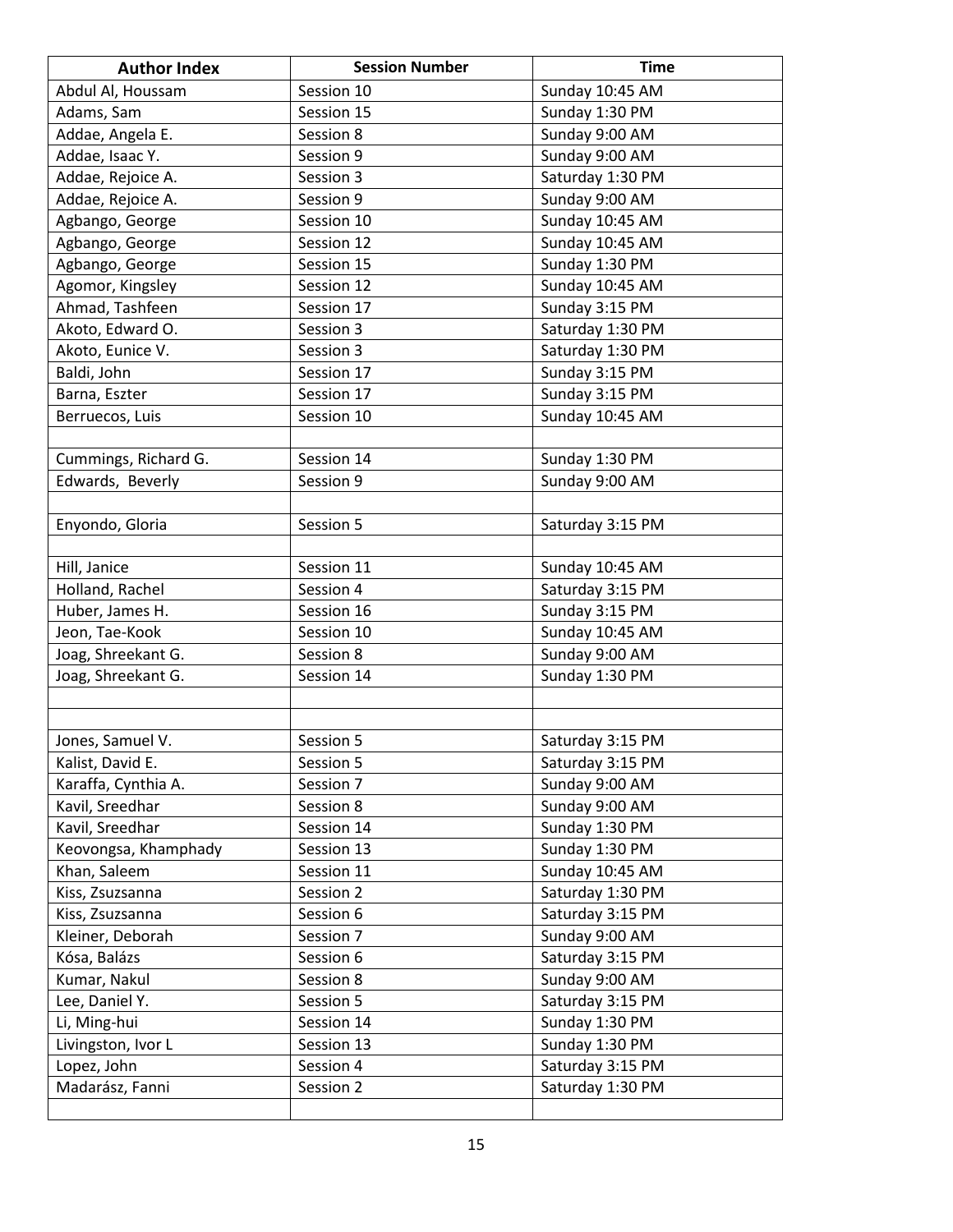| Magolis, David                | Session 6              | Saturday 3:15 PM  |
|-------------------------------|------------------------|-------------------|
| Mehrabi, Shah M.              | <b>Plenary Session</b> | Saturday 10:30 AM |
| Mennerick, Lewis A.           | Session 1              | Saturday 1:30 PM  |
| Meyers, Ronald J.             | Session 7              | Sunday 9:00 AM    |
| Mikó, Alexandra               | Session 13             | Sunday 1:30 PM    |
| Miller, Fred                  | Session 16             | Sunday 3:15 PM    |
| Miller, Joan                  | Session 2              | Saturday 1:30 PM  |
| Najafizadeh, Mehrangiz        | Session 1              | Saturday 1:30 PM  |
| Nathan, Jay                   | <b>Plenary Session</b> | Saturday 10:30 AM |
| Nathan, Jay                   | Session 10             | Sunday 10:45 AM   |
| Ned, Dina                     | Session 10             | Sunday 10:45 AM   |
| Odunsi, Bennett               | Session 5              | Saturday 3:15 PM  |
|                               |                        |                   |
| Ortiz, Michael                | Session 11             | Sunday 10:45 AM   |
| Pachner, Orsolya              | Session 2              | Saturday 1:30 PM  |
| Palmer, Geoffrey              | Session 1              | Saturday 1:30 PM  |
| Palmer, Geoffrey              | Session 16             | Sunday 3:15 PM    |
| Palmer, Ransford              | <b>Plenary Session</b> | Saturday 10:30 AM |
| Park-Jeon, Keumhye            | Session 16             | Sunday 3:15 PM    |
|                               |                        |                   |
| Péczel, László                | Session 13             | Sunday 1:30 PM    |
| Periera, Faith M              | Session 7              | Sunday 9:00 AM    |
| Piotrowski, Thaddeus          | Session 16             | Sunday 3:15 PM    |
| Pollack, Simcha               | Session 17             | Sunday 3:15 PM    |
| Polyuha, Mykola               | Session 6              | Saturday 3:15 PM  |
| Rab, Virag                    | <b>Plenary Session</b> | Saturday 10:30 AM |
| Rab, Virag                    | Session 2              | Saturday 1:30 PM  |
| Rab, Virag                    | Session 6              | Saturday 3:15 PM  |
| Rab, Virag                    | Session 16             | Sunday 3:15 PM    |
| Reger, Jeremy                 | Session 4              | Saturday 3:15 PM  |
| Reimer, Mark                  | Session 4              | Saturday 3:15 PM  |
| Roh, Chang Shub               | <b>Plenary Session</b> | Saturday 10:30 AM |
| Russon, Ph.D., CFA, Manuel G. | Session 8              | Sunday 9:00 AM    |
| Seipel, Michael               | <b>Plenary Session</b> | Saturday 10:30 AM |
| Seipel, Michael               | Session 1              | Saturday 1:30 PM  |
| Slater, Jenna                 | Session 5              | Saturday 3:15 PM  |
| Smith-Wade-El, Ismail         | Session 17             | Sunday 3:15 PM    |
| Smith-Wade-El, Rita           | Session 17             | Sunday 3:15 PM    |
| Steward, Ashley               | Session 11             | Sunday 10:45 AM   |
| Stivics, Adrienn              | Session 7              | Sunday 9:00 AM    |
| Udogu, E. Ike                 | Session 12             | Sunday 10:45 AM   |
|                               |                        |                   |
| Walls, Patricia Guy           | Session 9              | Sunday 9:00 AM    |
| Wheeler, Sarah                | Session 14             | Sunday 1:30 PM    |
| Williams, Kevin               | Session 11             | Sunday 10:45 AM   |
| Williams, Mary                | Session 9              | Sunday 9:00 AM    |
|                               |                        |                   |
| Zsidó, Andras                 | Session 13             | Sunday 1:30 PM    |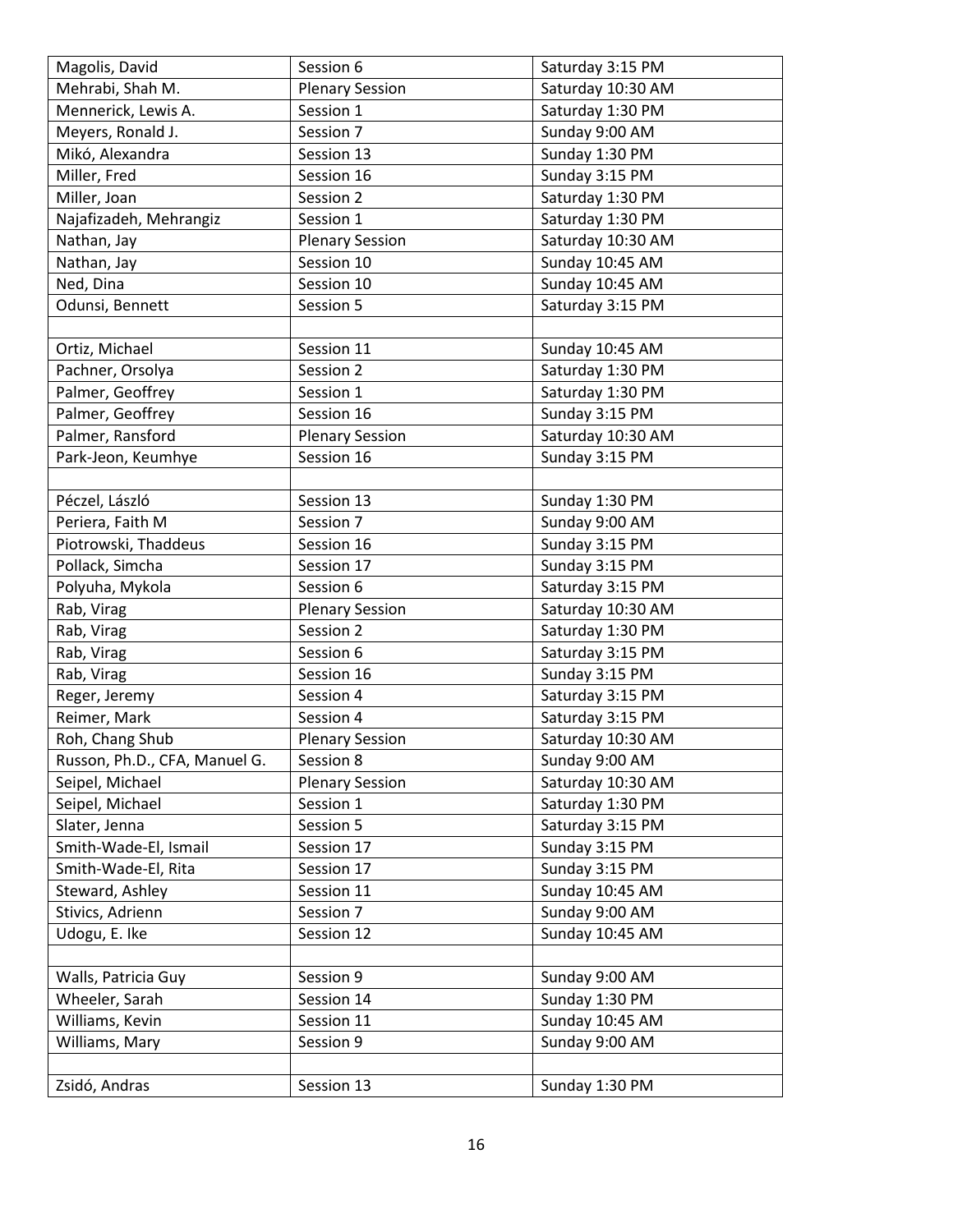The Global Awareness Society International will publish *2014 Conference Proceedings* in ONLINE format. All papers presented at the 23rd annual conference in Montego Bay Jamaica are eligible for publication.

- 1. Only papers presented at the 23<sup>rd</sup> Annual Conference will be considered for publication in the *Conference Proceedings*. The editor reserves the right to select only those papers and to review them for appropriate content and format.
- 2. Papers **MUST** be submitted by **August 30, 2014**.
- 3. Papers **MUST** be submitted by email to Dr. James C. Pomfret, Executive Director and *Proceedings Editor* with **GASI 2014 Proceedings** in the subject area.
- 4. Authors should keep length to approximately 12 pages.
- 5. Papers should be submitted as **MS Word files**. Papers may not be submitted as PDF files.
- 6. Pages should be formatted with 1" margins, right, left, top, and bottom. These are based on the standard 8.5" x 11" paper used in the U.S. Please adjust if a different paper size is used.
- 7. Font should be 12 point Arial with 1.5 line spacing. Titles, headings, and subheadings should be in the same font.
- 8. Graphs, tables, and diagrams must properly formatted and be incorporated within the formatted text. **No title page should be included**.
- 9. The title, author, author's professional affiliation, and author's email address should appear centered at the top of the first page followed by the beginning of the article. The title should be written in Title Case, (also known as Headline Style or Up Style) which is defined by the rule, "Capitalize the first and last words of the title and all [nouns,](http://grammar.about.com/od/mo/g/nounterm.htm) [pronouns,](http://grammar.about.com/od/pq/g/pronounterm.htm) [adjectives,](http://grammar.about.com/od/ab/g/adjecterm.htm) [verbs,](http://grammar.about.com/od/tz/g/verbterm.htm) [adverbs,](http://grammar.about.com/od/ab/g/adverbterm.htm) and [subordinating](http://grammar.about.com/od/rs/g/subordconj.htm) conjunctions (*if, because, as, that,* and so on)e.g. "Rules for Capitalizing the Words in a Title".
- 10. An abstract or key words list may be included at the author's discretion.
- 11.Questions concerning Proceedings Papers may be addressed to: Dr. James C. Pomfret [gasi@bloomu.edu](mailto:gasi@bloomu.edu), Global Awareness Society International, Bloomsburg University, Bloomsburg, PA 17815. 570-389-5177.
- 12.All papers will be reviewed for eligibility, format, and content.

Authors should also consider submitting papers to the peer reviewed journal, *The Journal of Global Awareness,* which is published annually as a traditional print publication. For more information contact editor Dr. Jay Nathan, St. John's University, [nathanj@stjohns.edu](mailto:nathanj@stjohns.edu) . For submission guidelines for JGA, go to

[http://orgs.bloomu.edu/gasi/GASI\\_Journal%20of%20Global%20Awareness\\_Editorial%20Policy\\_Ap](http://orgs.bloomu.edu/gasi/GASI_Journal%20of%20Global%20Awareness_Editorial%20Policy_April_23_2008.pdf) [ril\\_23\\_2008.pdf](http://orgs.bloomu.edu/gasi/GASI_Journal%20of%20Global%20Awareness_Editorial%20Policy_April_23_2008.pdf)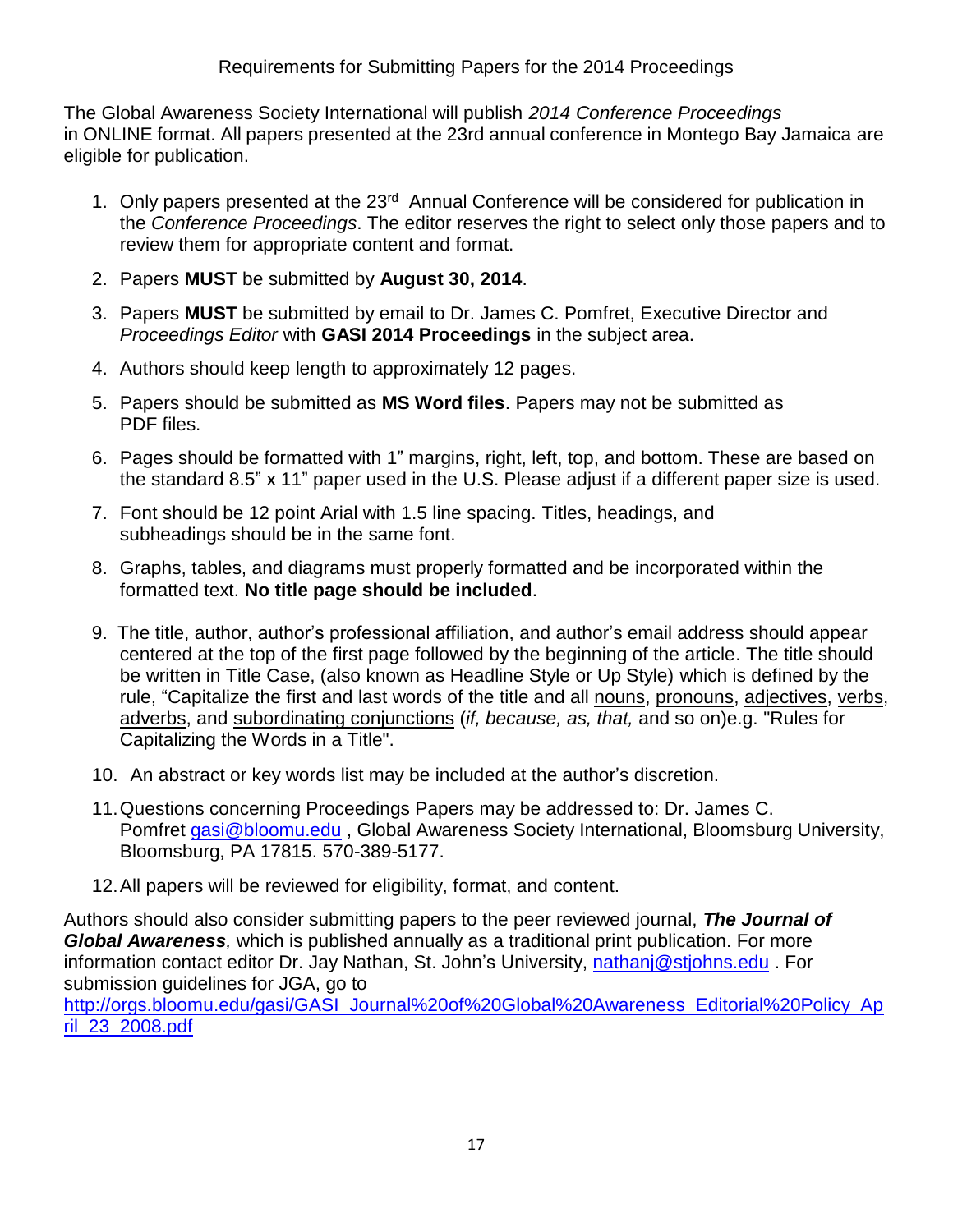## **Presidents**

| 1991-1994 | Chang Shub Roh, Bloomsburg University of Pennsylvania   |
|-----------|---------------------------------------------------------|
| 1994-1996 | Daniel B. Lee, Loyola University of Chicago             |
| 1996-1998 | James C. Pomfret, Bloomsburg University of Pennsylvania |
| 1998-2000 | Shah M. Mehrabi, Montgomery College                     |
| 2000-2002 | Asim Sen, St. John Fisher College                       |
| 2002-2004 | Stanley J. Lawson, St. John's University                |
| 2004-2006 | Wold Zemedkun, Norfolk State University                 |
| 2006-2008 | Michael M. Seipel, Brigham Young University             |
| 2008-2010 | Ransford Palmer, Howard University                      |
| 2010-2012 | George Agbango, Bloomsburg University of Pennsylvania   |
| 2012-2014 | Jay Nathan, St. John's University                       |
| 2014-2016 | Geoffrey Palmer, Bowie State University                 |

## **Global Awareness Society International Board of Consultants**

Jessica S. Kozloff, Bloomsburg University President Emerita Asim Sen, Saint John Fisher College Berhanu Mengistu, Old Dominion University Michael Seipel, Brigham Young University Ransford Palmer, Howard University Patricia Hopson Shelton, Millersville University Midori Yamanouchi, University of Scranton

## **Global Awareness Society International Board of Directors**

Heidrun Hagen, Germany Shi Kyung Harrington, Seattle, WA James H. Huber, Bloomsburg University Daniel B. Lee. Loyola University of Chicago Shah Mehrabi, Montgomery College Lewis A. Mennerick, University of Kansas Mehrangiz Najafizadeh, University of Kansas Geoffrey J. Palmer, Bowie State University James C. Pomfret, Bloomsburg University Chang Shub Roh, Bloomsburg University David L. Soltz, Bloomsburg University Wold Zemedkun, Norfolk State University

## **Editor of the** *Journal of Global Awareness*

Jay Nathan, St. John's University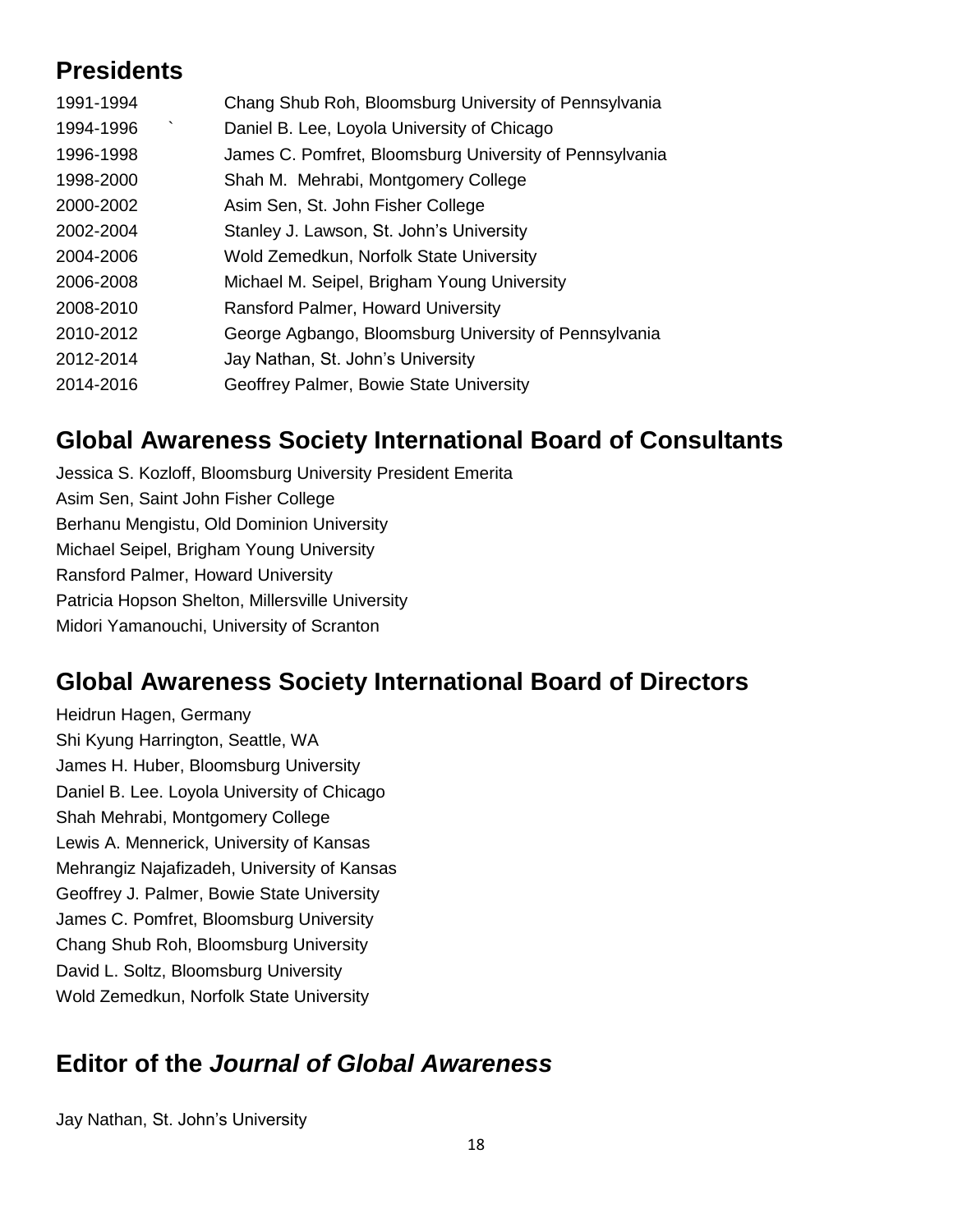## **Global Awareness Society International Annual Conference Sites**

| 1992 | Washington, DC, USA            |
|------|--------------------------------|
| 1993 | New York, USA                  |
| 1994 | Chicago, USA                   |
| 1995 | Shanghai, PR China             |
| 1996 | San Francisco, USA             |
| 1997 | Montreal, Canada               |
| 1998 | Istanbul, Turkey               |
| 1999 | <b>New Orleans, USA</b>        |
| 2000 | New York, USA                  |
| 2001 | Accra, Ghana                   |
| 2002 | Vancouver, Canada              |
| 2003 | Washington, DC, USA            |
| 2004 | Moscow, Russia                 |
| 2005 | Rome, Italy                    |
| 2006 | Chicago, USA                   |
| 2007 | Seoul, Korea                   |
| 2008 | San Francisco, USA             |
| 2009 | Washington, DC, USA            |
| 2010 | Krakow, Poland                 |
| 2011 | San Juan Puerto Rico           |
| 2012 | New York, New York             |
| 2013 | Rome, Italy                    |
| 2014 | Montego Bay, Jamaica           |
| 2015 | Philadelphia, Pennsylvania USA |